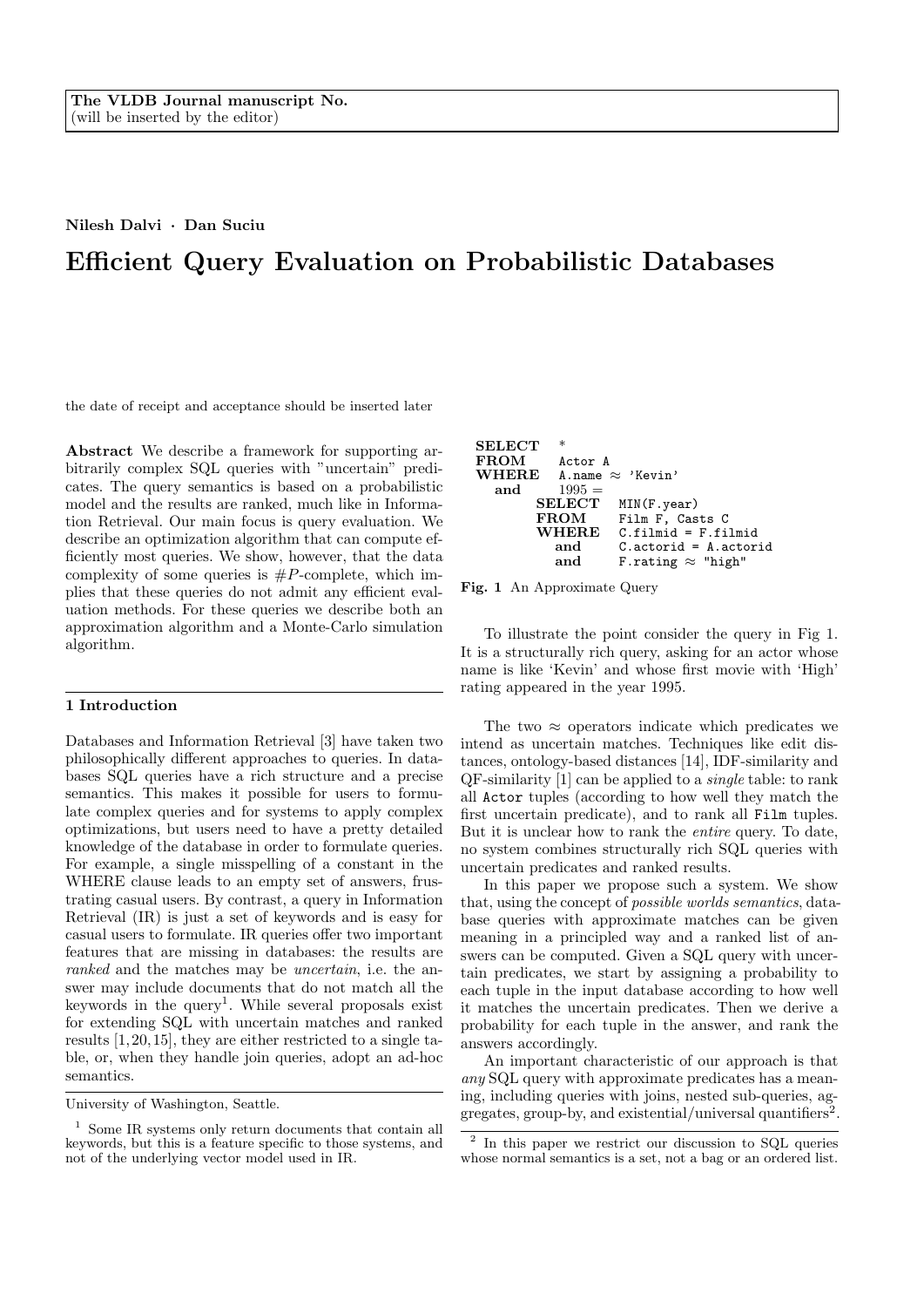Queries have a probabilistic semantics, which is simple and easy to understand by both users and implementors.

While simple, the semantics gives no indication on how to evaluate the query. The main problem that we discuss in this paper is query evaluation. Our approach is to represent SQL queries in an algebra, and modify the operators to compute the probabilities of each output tuple. This is called extensional semantics [26], and is quite efficient. While this sounds simple, the problem is that it doesn't work: the probabilities computed this way are wrong in most cases, and lead to incorrect ranking. The reason is that, even if all tuples in the base relations are independent probabilistic events, the tuples in the intermediate results of a query plan have often correlated probabilities, making it impossible to compute the new probabilities precisely. The previous workaround is to use an intensional semantics [29, 31,12], which represents tuple events symbolically and, hence, tracks tuple correlations precisely. However, as we show here, this approach is too inefficient to be practical. Our approach is different: we rewrite the query plan, searching for one where the extensional evaluation is correct. We show however that certain queries have a  $\#P$ -complete data complexity under probabilistic semantics, and hence do not admit a correct extensional plan. While they are not frequent in practice (only 2 out of the 10 TPC/H queries fall in this category, and only when all their predicates are uncertain), we describe two techniques to address them: using heuristics to chose a plan that avoids large errors, and using a Monte-Carlo simulation algorithm, which is more expensive but can guarantee arbitrarily small errors.

Outline We give motivating examples in Sec. 2, define the problem in Sec. 3, and describe our techniques in Sec. 4-9. Sec. 11 reports experiments and Sec. 12 describes related work. We conclude in Sec. 13.

## 2 Examples

We illustrate the main concepts and techniques of this paper with two simple examples.

Probabilistic Database In a probabilistic database each tuple has a certain probability of belonging to the database. Figure 2 shows a probabilistic database  $D^p$ with two tables,  $S^p$  and  $T^p$ : the tuples in  $S^p$  have probabilities 0.8 and 0.5, and the unique tuple in  $T^p$  has probability 0.6. We use the superscript  $p$  to emphasize that a table or a database is probabilistic. We assume in this example that all the tuples represent independent probabilistic events.

The meaning of a probabilistic database is a probability distribution on all database instances, which we call possible worlds, and denote  $pwd(D^p)$ . Fig. 3 (a) shows the eight possible instances with non-zero probabilities, which are computed by simply multiplying the tuple probabilities, as we have assumed them to be independent. For example, the probability of  $D_2$  is  $0.8*(1-0.5)*$ 

$$
\begin{array}{c|c}\nS^p \\
s_1 & \n\hline\n\begin{array}{c|c}\n & A & B \\
\hline\nm' & 1 & 0.8 \\
s_2 & n' & 1\n\end{array}\n\end{array}\n\quad\n\begin{array}{c}\nT^p \\
0.5 \\
t_1 & \n\hline\n\begin{array}{c|c}\n\hline\nC & D \\
\hline\n1 & \n\hline\np' & 0.6\n\end{array}\n\end{array}
$$

Fig. 2 A probabilistic database  $D^p$ 

| $pwd(D^p) =$                                 |                  |  |  |  |
|----------------------------------------------|------------------|--|--|--|
| world                                        | prob.            |  |  |  |
| $D_1 = \{s_1, s_2, t_1\}$                    | 0.24             |  |  |  |
| $D_2 = \{s_1, t_1\}$                         | 0.24             |  |  |  |
| $D_3 = \{s_2, t_1\}$                         | 0.06             |  |  |  |
| $D_4 = \{t_1\}$                              | 0.06             |  |  |  |
| $D_5 = \{s_1, s_2\}$                         | 0.16             |  |  |  |
| $D_6 = \{s_1\}$                              | 0.16             |  |  |  |
| $D_7 = \{s_2\}$                              | 0.04             |  |  |  |
| $D_8 = \phi$                                 | 0.04             |  |  |  |
| (a)<br>$q(u) := S^p(x, y), T^p(z, u), y = z$ |                  |  |  |  |
| (b)                                          |                  |  |  |  |
| $q^{pwd}(D^p) =$                             |                  |  |  |  |
| answer                                       | prob.            |  |  |  |
| $\{p'\}$                                     | $0.54\,$<br>0.46 |  |  |  |

Fig. 3 (a) The possible worlds for  $D^p$  in Figure 2, (b) a query  $q$ , and  $(c)$  its possible answers.

(c)

 $0.6 = 0.24$ , since the instance contains the tuples  $s_1$  and  $t_1$  and does not contain  $s_2$ .

We now illustrate query evaluation on probabilistic databases. Consider the conjunctive query q in Fig. 3 (b). Its meaning on  $D^p$  is a set of possible answers, shown in Fig. 3 (c). It is obtained by applying q to each deterministic database in  $pwd(D^p)$ , and adding the probabilities of all instances that return the same answer. In our example we have  $q(D_1) = q(D_2) = q(D_3) = \{'p'\}\,$ , and  $q(D_4) = \ldots = q(D_8) = \emptyset$ . Thus, the probability of the answer being  $\{p'\}\$ is  $0.24+0.24+0.06=0.54$ , while that of the answer  $\emptyset$  is 0.46. This defines the set of possible answers, denoted  $q^{pwd}(D^p)$ . Notice that we have never used the structure of the query explicitly, but only applied it to deterministic databases taken from  $pwd(D^p)$ . Thus, one can give a similar semantics to *any* query  $q$ , no matter how complex, because we only need to know its meaning on deterministic databases.

The set of possible answers  $q^{pwd}(D^p)$  may be very large, and it is impractical to return it to the user. In our simple example, there are only two possible answers, since  $T^p$  has only one tuple. In general, if  $T^p$  has n tuples, there can be as many as  $2^n$  possible answers, and it is impractical to return them to the user.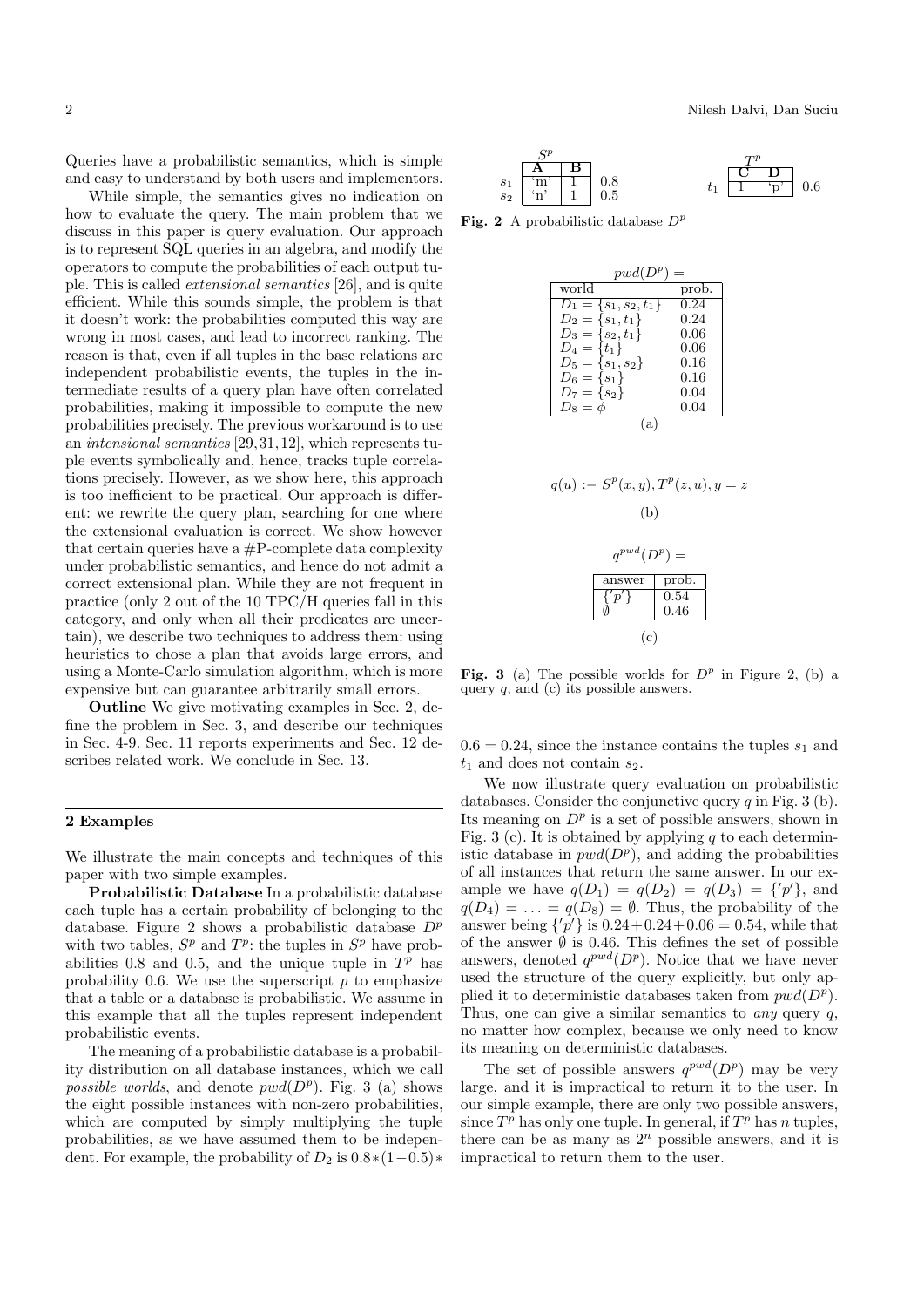Our approach is to compute for each possible tuple  $t$ a probability rank that t belongs to any answer, and sort tuples sorted by this rank. We denote this  $q^{rank}(D^p)$ . In our example this is:

$$
q^{rank}(D^p) = \boxed{\frac{\mathbf{D}}{\text{p}} \boxed{\text{Rank}}}
$$

In this simple example  $q^{rank}(D^p)$  contains a single tuple and the distinction between  $q^{pwd}$  and  $q^{rank}$  is blurred. To see this distinction clearer, consider another query,  $q_1(x) := S^p(x, y), T^p(z, u), y = z.$  Here  $q_1^{pwd}$  and  $q_1^{rank}$ are given by:



For example, the rank probability of  $'m'$  is obtained as  $Pr({m', n'}\) + Pr({m'\})$ . While in general  $q^{pwd}(D^p)$ may be exponentially large,  $q^{rank}(D^p)$  is simply a set of tuples, which are sorted by Rank. The problem in this paper is now to compute  $q^{rank}(D^p)$  efficiently.

Extensional Query Semantics A natural attempt to compute  $q^{rank}(D^p)$  is to represent q as a query plan then compute the probabilities of all tuples in all intermediate results. For the query  $q$  in Fig. 3 (b), such a plan is  $\mathcal{P} = \Pi_{\mathbf{D}}(S^p \bowtie_{\mathbf{B}=\mathbf{C}} T^p)$ , and the corresponding probabilities are shown in Fig. 4. The formulas for the probabilities assume tuple independence, are taken from [12] and are rather straightforward (we review them in Sec. 4). For example the probability of a joined tuple  $s \bowtie t$  is the product of the probabilities of s and t. Clearly, this approach is much more efficient than computing the possible worlds  $q^{pwd}(D^p)$  and then computing  $q^{rank}(D^p)$ , but it is wrong ! It's answer is 0.636, while it should be 0.54. The reason is that the two tuples in  $S^p \bowtie_{\mathbf{B}=\mathbf{C}} T^p$  are not independent events, hence the formula used in  $\Pi_{\mathbf{D}}$  is wrong.

However, let us consider an alternative plan,  $\mathcal{P}'$  =  $\Pi_{\mathbf{D}}((\Pi_{\mathbf{B}}(S^p)) \bowtie_{\mathbf{B}=\mathbf{D}} T^p)$ . The extensional evaluation of this expression is shown in Figure 5, and this time we do get the correct answer. As we will show later, this plan will always compute the correct answer to  $q$ , on any probabilistic tables  $S^p, T^p$ . In this paper we show how to find automatically a plan whose extensional evaluation returns the correct answer to a query  $q$ . Finding such a plan requires pushing projections early (as shown in this example) and choosing join orders carefully.

 $\begin{array}{|c|c|c|c|c|}\n\hline\n\textbf{A} & \textbf{B} & \textbf{C} & \textbf{D} & \text{prob} \\
\hline\n\textbf{m}^{\prime} & 1 & 1 & \textbf{p}^{\prime} & 0.8 & \textbf{0.6} = \hline\n\end{array}$  $\begin{array}{c|c|c|c|c|c|c|c} \hline \text{cm}^{\prime} & 1 & 1 & \text{p}^{\prime} & 0.8 & \text{*0.6} = 0.48 \\ \hline \text{m}^{\prime} & 1 & 1 & \text{p}^{\prime} & 0.5 & \text{*0.6} = 0.30 \\ \hline \end{array}$  $0.5*0.6 = 0.30$ (a)  $S^p \bowtie_{\mathbf{B}=\mathbf{C}} T^p$ prob  $(1 - 0.48)(1 - 0.3)) = 0.636$ (b)  $\Pi_{\mathbf{D}}(S^p \bowtie_{\mathbf{B}=\mathbf{C}} T^p)$ 

Fig. 4 Evaluation of  $\Pi_{\mathbf{D}}(S^p \bowtie_{\mathbf{B}=\mathbf{C}} T^p)$ 

$$
\begin{array}{c|c}\n\hline\n\mathbf{B} & prob \\
\hline\n1 & (1 - (1 - 0.8)(1 - 0.5)) = 0.9 \\
\hline\n\text{(a)} & H_{\mathbf{B}}(S^p) \\
\hline\n\mathbf{B} & \mathbf{C} & \mathbf{D} & prob \\
\hline\n1 & 1 & \mathbf{p'} & 0.9 * 0.6 = 0.54 \\
\hline\n\text{(b)} & H_{\mathbf{B}}(S^p) \bowtie_{\mathbf{B}=\mathbf{C}} T^p \\
\hline\n\mathbf{D} & \mathbf{p}rbb \\
\hline\n\mathbf{p'} & 0.54 \\
\hline\n\text{(c)} & H_{\mathbf{D}}(H_{\mathbf{B}}(S^p) \bowtie_{\mathbf{B}=\mathbf{C}} T^p)\n\end{array}
$$

Fig. 5 Evaluation of  $\Pi_{\mathbf{D}}(\Pi_{\mathbf{B}}(S^p) \bowtie_{\mathbf{B}=\mathbf{C}} T^p)$ 

Queries with uncertain matches While query evaluation on probabilistic databases is an important problem in itself, our motivation comes from answering SQL queries with uncertain matches, and ranking their results. We illustrate here with a simple example on the Stanford movie database[21].

|               | SELECT DISTINCT F.title, F.year |
|---------------|---------------------------------|
| $_{\rm FROM}$ | Director D, Films F             |
| <b>WHERE</b>  | $D$ .did = $F$ .did             |
| and           | D.name $\approx$ 'Copolla'      |
| and           | F.title $\approx$ 'rain man'    |
| and           | F.year $\approx$ 1995           |
|               |                                 |

The predicates on the director name and the movie title and year are here uncertain.

Our approach is to translate the query into a regular query over a probabilistic databases. Each tuple in the table Films is assigned a probability based on how well it matches the predicates title  $\approx$  'rain man' and year  $\approx$  1995. Several techniques for doing this exist already, and in this paper we will adopt existing ones: see Sec. 9. The result is a probabilistic table, denoted  $\texttt{Films}^p$ . Similarly, the uncertain predicate on Director generates a probabilistic table  $\text{Directory}^p$ . Then, we evaluate the following query, obtained by dropping the similarity predicates from the original SQL query:

```
SELECT DISTINCT F.title, F.year
\text{FROM} Director<sup>p</sup> D, Films<sup>p</sup> F
WHERE D.did = F.did
```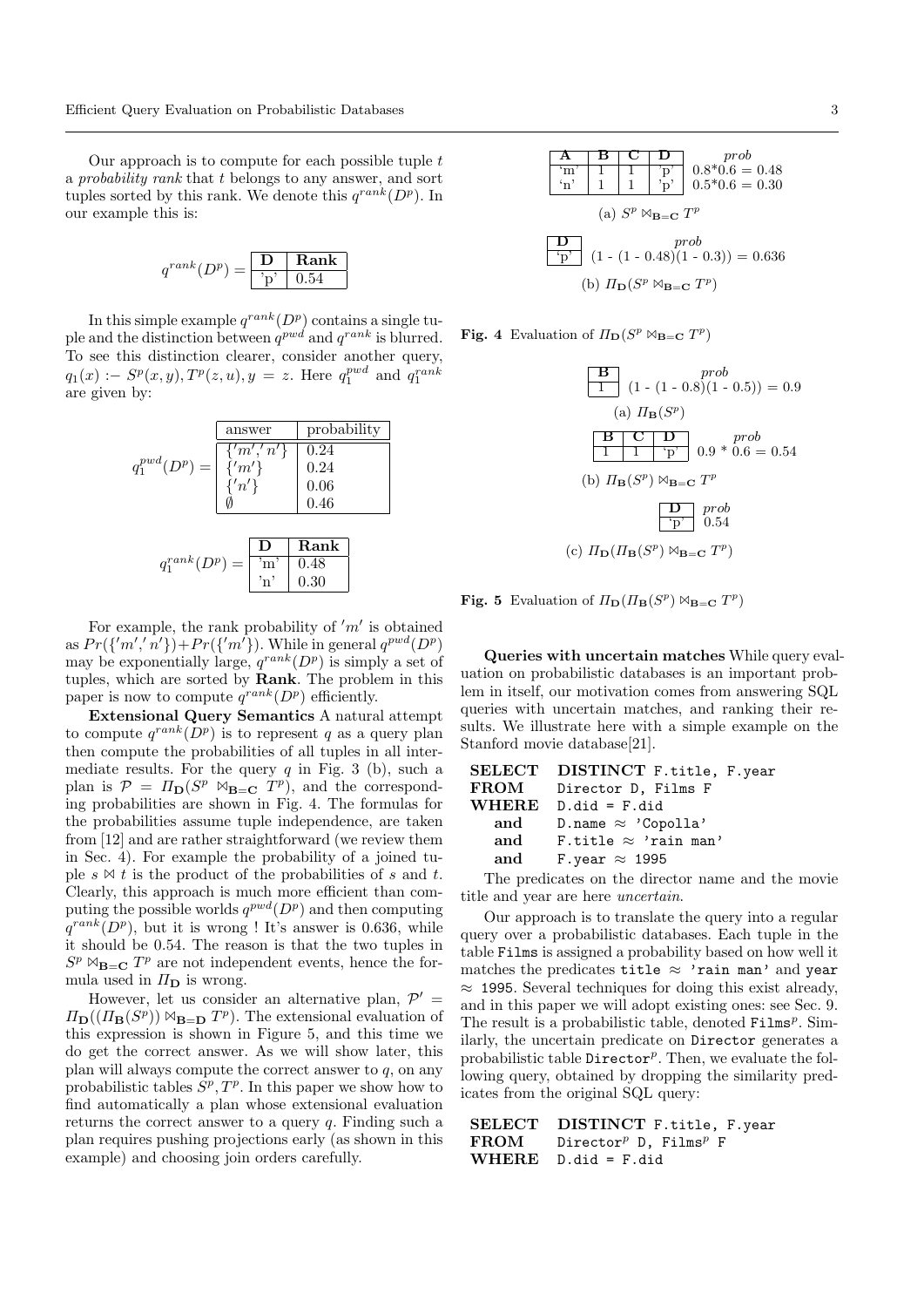This is similar to the query  $q$  considered earlier (Figure 3 (b)), and the same extensional plan can be used to evaluate it. Our system returns:

| title                           | year | rank  |
|---------------------------------|------|-------|
| The Rainmaker (by Coppola)      | 1997 | 0.110 |
| The Rain People (by Coppola)    | 1969 | 0.089 |
| Rain Man (by Levinson)          | 1988 | 0.077 |
| Finian's Rainbow (by Coppola)   | 1968 | 0.069 |
| Tucker, Man and Dream (Coppola) | 1989 | 0.061 |
| Rain or Shine (by Capra)        | 1931 | 0.059 |
|                                 |      |       |

#### 3 Problem Definition

We review here the basic definitions in probabilistic databases, based on ideas taken from several papers [32, 12, 2], and state our problem.

**Basic Notations** We write  $R$  for a relation name,  $Attr(R)$  for the set of its attributes, and  $r \subseteq U^k$  for a relation instance, where k is  $arity(R)$  and U is a fixed, finite universe of atomic values. We denote with  $\bar{R}$  =  $R_1, \ldots, R_n$  a database schema, and write  $D = r_1, \ldots, r_n$ for a database instance of that schema. We consider functional dependencies in this paper, and denote with  $\Gamma$  a set of functional dependencies. We write  $D \models \Gamma$  when D satisfies the functional dependencies in  $\Gamma$ .

Probabilistic Events In order to represent probabilistic events, we use a set of symbols,  $AE$ : each  $e \in$ AE represents an independent probabilistic event, called atomic event. We fix a probability function  $Pr : AE \rightarrow$ [0, 1], associating a probability to each atomic event. A special symbol  $\bot \in AE$  denotes the impossible event, and we define  $Pr(\perp) = 0$ .

A complex event is an expression constructed from atomic events using the operators  $\land$ ,  $\lor$ ,  $\neg$ . E denotes the set of all complex events. For each complex event e, let  $Pr(e)$  be its probability.

Example 1 Consider  $e = (s_1 \wedge t_1) \vee (s_2 \wedge t_1)$ , and assume  $Pr(s_1) = 0.8, Pr(s_2) = 0.5, Pr(t_1) = 0.6$ . To compute  $Pr(e)$  we construct the truth table for  $e(s_1, s_2, t_1)$ and identify the entries where  $e$  is true, namely  $(1, 0, 1)$ ,  $(0, 1, 1), (1, 1, 1)$ . The three entries have probabilities given by  $Pr(s_1)(1-Pr(s_2))Pr(t_1) = 0.8 \times 0.5 \times 0.6 = 0.24, (1 Pr(s_1)$ ) $Pr(s_2)Pr(t_1) = 0.06$  and  $Pr(s_1)Pr(s_2)Pr(t_1) = 0.06$ 0.24 respectively. Then  $Pr(e)$  is their sum, 0.54.

This method of computing probabilities generalizes to any complex event  $e(s_1, \ldots, s_k)$  which is a function of atomic events  $s_1, \ldots, s_k$ . But it is important to notice that this algorithm is exponential in  $k$ , the number of atomic events, because the size of the truth table for  $e(s_1, \ldots, s_k)$  is  $2^k$ . This cannot be avoided: it is known that computing  $Pr(e)$  is #P-complete [36] even for complex events without negation.

Probabilistic Databases A probabilistic relation is a relation with a distinguished event attribute E, whose

value is a complex event. We add the superscript  $p$  to mean "probabilistic". Thus,  $R<sup>p</sup>$  denotes a relation name having  $E$  among it's attributes;  $r^p$  denotes an instance of  $R^p$ , i.e. where for each tuple  $t \in r^p$ ,  $t.E$  is a complex event;  $\bar{R}^p$  denotes a database schema where some relations names have an  $E$  attribute; and, finally,  $\Gamma^p$  denotes a set of functional dependencies over  $\bar{R}^p$ , where the functional dependencies may use both regular attributes and the event attribute. Note that we allow for a probabilistic database schema  $\overline{R}^p$  to consist of both probabilistic relations and deterministic relations.

As a convenient notation, by dropping the  $p$  superscript we mean the deterministic part, obtained by removing the event attribute. Thus, R is such that  $Attr(R)$  $= Attr(R<sup>p</sup>) - {E}$ , while r represents the project of  $r<sup>p</sup>$  on all attributes other than  $E$ . The intuition is that users "see" only  $R$ , but the system needs to access the event attribute  $R^p.E$  in order to compute correctly the probability ranks. For a simple illustration, consider the probabilistic relation name  $S^p(A, B, E)$ : then S has attributes A, B. Users care to see a binary table  $S(A, B)$ , while the system maintains probabilistic events in  $S^p(A, B, E)$ .

We assume that the set of functional dependencies  $\Gamma^p$  always contains, or implies the following functional dependency:

$$
Attr(R) \to R^p.E
$$

for every relation  $R^p$ : this ensures that we don't associate two different events  $e_1$  and  $e_2$  to the same tuple t (instead, we may want to associate  $e_1 \vee e_2$  to t).

In addition to this tabular representation of a probabilistic relation, we consider a functional representation, where a probabilistic instance  $r^p$ , of type  $R^p$ , is described by the following function  $e_R: U^k \to E$ , where  $k = arity(R)$ . When t occurs in  $r^p$  and its event is  $t.E = e$ , then  $e_R(t) = e$ , otherwise  $e_R(t) = \perp$ . Conversely, one can recover  $r^p$  from the function  $e_R$  by collecting all tuples for which  $e_R(t) \neq \perp$ .

The probabilistic databases we consider have only atomic events: complex events are introduced only during query evaluation. If a probabilistic relation has a distinct atomic event for each tuple, we call it a *tuple*independent probabilistic relation. For example, both the relations in Fig. 2 are tuple-independent, where the atomic events are  $s_1, s_2, t_1$  respectively.

Possible Worlds Database A possible worlds re*lation* of type  $R$  is simply a probability distribution on the set of all deterministic relations of type  $R$ . Similarly, a possible worlds database of schema  $\overline{R}$  is a probability distribution on all possible data instances with the given schema.

Semantics of a probabilistic database Now, we give a simple and intuitive meaning to a probabilistic relation. Consider a probabilistic relation  $r^p$  of type  $R^p$ and let r be its deterministic part. The meaning of  $r^p$  is a possible worlds relation, which we denote  $pwd(r^p)$  and is defined as follows. Let  $e_R: U^k \to E$  be the functional representation of  $r^p$ . Given  $s \subseteq U^k$ ,  $Pr(s)$  is defined to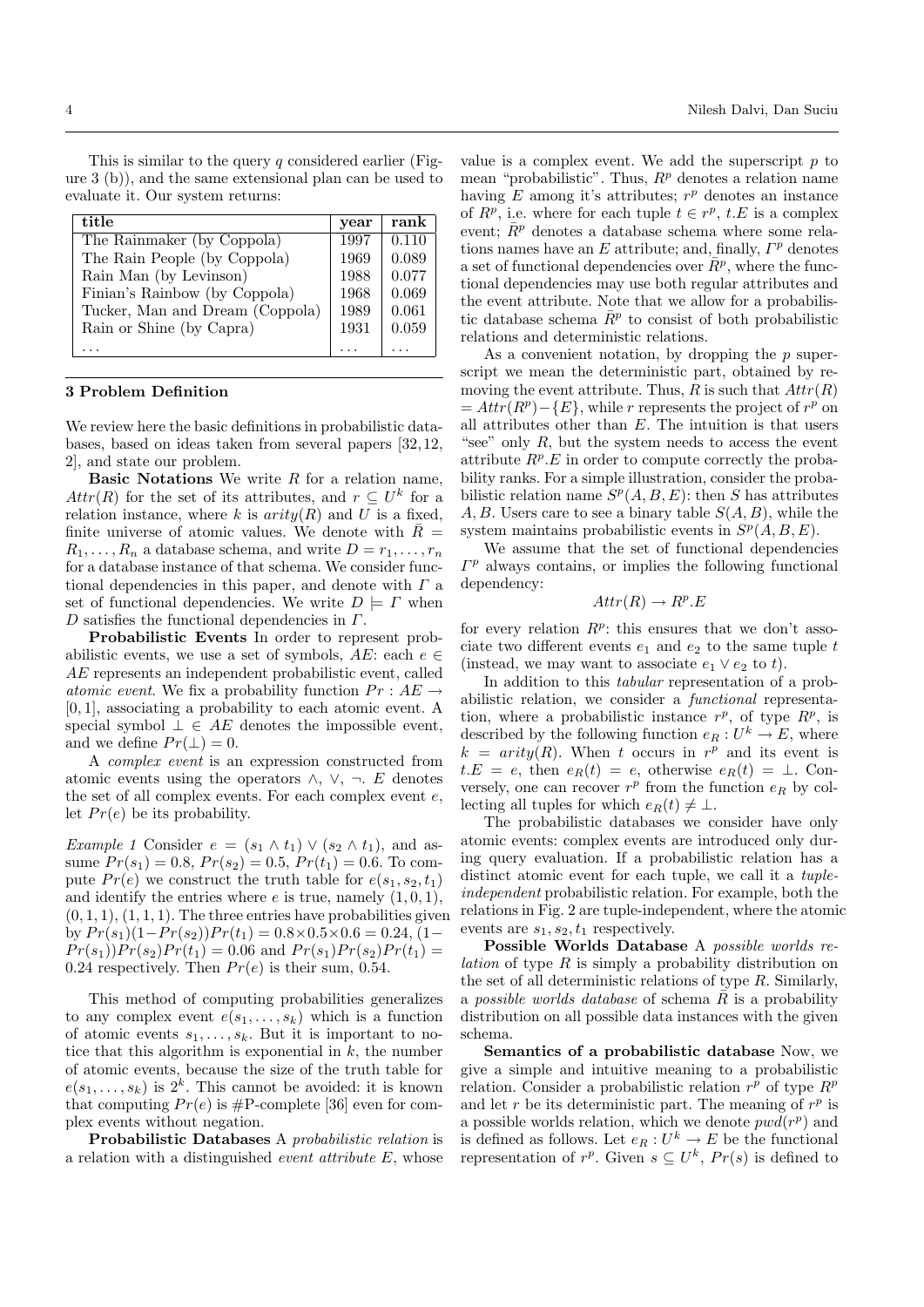be  $Pr(\bigwedge_{t \in s} e_R(t) \wedge \bigwedge_{t \notin s} \neg e_R(t))$ . Intuitively, this is the probability that exactly the tuples in s are "in" and all the others are "out". One can check that  $\sum_{s\subseteq U^k} Pr(s) =$ 1. Also, it follows that for  $s \nsubseteq r$ ,  $Pr(s) = 0$  because elements not in  $r$  have the event  $\bot$ . Similarly, the meaning of a probabilistic database  $D^p$  is a probability distribution on all deterministic databases  $D$ , denoted  $pwd(D^p)$ . For an instance,  $D = s_1, \ldots, s_n$  and its probability is  $Pr(s_1)Pr(s_2)...Pr(s_n).$ 

We discuss next how possible worlds relations interact with functional dependencies, and focus on a single relation name  $R^p$ . Given a set of functional dependencies  $\Gamma^p$ , denote  $\Gamma$  its projection to the deterministic attributes of  $R^p$ , i.e. let  $\Gamma$  consist of those dependencies that can be derived from  $\Gamma^p$  and that do not refer to the event attribute  $R^p.E$ . For example, if  $R^p$  is  $R^p(A, B, E)$ and  $\Gamma^p = \{A \to E, E \to B\}$ , then  $\Gamma = \{A \to B\}$ . Consider a probabilistic instance  $r^p$  that satisfies  $\Gamma^p$  (in notation:  $r^p \models \Gamma^p$ , and let Pr be the probability distribution on instances induced by  $r_p$  (the possible worlds relation). The question is if a relation  $s$  that does not satisfy  $\Gamma$  can have a non-zero probability, i.e.  $Pr(s) > 0$ . The answer is no: if  $Pr(s) > 0$ , s must be a subset of r (which is  $r^p$  without the event attribute), and, hence, must also satisfy the functional dependencies in  $\Gamma$ .

Query semantics Let q be a query of arity  $k$  over a deterministic schema  $\overline{R}$ . We define a very simple and intuitive semantics for the query. Users think of  $q$  as normal query on a deterministic database, but the database is given by a probability distribution rather than being fixed. As a result, the query's answer is also a probability distribution. Formally, given a query  $q$  and a probabilistic database  $D^p$ :  $q^{pwd}(D^p)$  is the following probability distribution on all possible answers,  $Pr_q: \mathcal{P}(U^k) \rightarrow$  $[0, 1]$ :

$$
\forall S \subseteq U^k, Pr_q(S) = \sum_{D|q(D)=S} Pr(D)
$$

We call this the possible worlds semantics. This definition makes sense for every query  $q$  that has a well defined semantics on all deterministic databases.

It is impossible to return  $q^{pwd}(D^p)$  to the user. Instead, we compute a *probabilistic ranking* on all tuples  $t \in$  $U^k$ , defined by the function:  $rank_q(t) = \sum_S \{Pr_q(S) |$  $S \subseteq U^k, t \in S$ , for every tuple  $t \in U^k$ . We denote with  $q^{rank}(D^p)$  a tabular representation of the function rank<sub>a</sub>: this is a table with  $k + 1$  attributes, where the first  $\hat{k}$  represent a tuple in the query's answer while the last attribute, called Rank is a real number in [0, 1] representing its probability.

The Query Evaluation Problem This paper addresses the following problem: given schema  $\overline{R}^p$ ,  $\Gamma^p$ , a probabilistic database  $D^p$  and a query q over schema  $\bar{R}$ , compute the probabilistic rankings  $q^{rank}(D^p)$ .

Application to queries with uncertain predicates Consider now a deterministic database D and a query  $q^{\approx}$  that explicitly mentions some uncertain predicates. We convert this problem into evaluating a deterministic query  $q$ , obtained by removing all uncertain predicates from  $q^{\approx}$ , on a probabilistic database, obtained by associating a probability  $Pr(t)$  to each tuple t based on how well t satisfies the uncertain predicates.

## 3.1 Representation power of probabilistic databases

We have shown that every probabilistic database has a representation as a possible worlds database. We show here the converse: that probabilistic databases are powerful enough to represent any possible distribution on databases. Recall that in a probabilistic database, we can only store with each tuple an event that is a boolean function of independent atomic events.

**Theorem 1** Let W be any possible worlds database, i.e. a probability distribution on the set of data instances. Then, there exists a probabilistic database  $D^p$  such that  $W = pwd(D^p).$ 

*Proof* We have a fixed, finite universe U. Let  $a_1, a_2, \cdots$ be the arities of the relations in the schema and let  $k =$  $|U|^{a_1}+|U|^{a_2}+\cdots$ . Thus, k denotes the number of distinct possible tuples. The number of possible databases is  $\boldsymbol{n} =$  $2^k$ . Let  $D_1, \cdots D_n$  be all possible data instances.  $W(D_i)$ denotes the probability of  $D_i$ .

We will create  $n-1$  independent events  $E = \{e_1, \dots, e_n\}$  $e_{n-1}$ } with probabilities  $p(e_1), \cdots, p(e_{n-1})$  and a boolean expression  $f_W(D_i)$  in terms of these events for each data instance so that the following holds:  $W(D_i) = p(f_W(D_i))$ for all i, and the events  $f_W(D_i)$  are all disjoint.

We do it recursively. Let  $p_L = \sum_{i=0}^{2^{k-1}} W(D_i)$ . Consider the distribution  $W_L$  that is given by  $W_L(D_i)$  =  $W(D_i)/p_L$  on domain  $\{D_1, \cdots, D_{2^{k-1}}\}\$ and distribution  $W_R$  given by  $W_R(D_i) = W(D_i)/(1 - p_L)$  on the domain  $\{D_{2^{k-1}+1}, \cdots, D_{2^k}\}.$ 

Recursively, represent  $W_L$  and  $W_R$  using  $2^{k-1} - 1$ independent variables each. Also create a new variable  $e$ with  $p(e) = p<sub>L</sub>$ . Define

$$
f_W(D_i) = \begin{cases} f_{W_L}(D_i) \wedge e & i \leq 2^{k-1} \\ f_{W_R}(D_i) \wedge \neg(e) & i > 2^{k-1} \end{cases}
$$

We see that  $f_W$  uses  $2^k - 1$  independent variables. It is easy to verify that  $W(D_i) = p(f_W(D_i))$  and  $f_W(D_i)$ are all disjoint events.

Finally, we create a probabilistic database as possible. For a relation  $R$  in the schema, and for every tuple  $t$ , let  $e_R(t) = \bigvee_{\{D_i \mid t \in D_i \cup R\}} f_W(D_i)$ . Since the events  $f_W(D_i)$ are all disjoint, one can verify that when this probabilistic database is converted to possible worlds database, we get back W.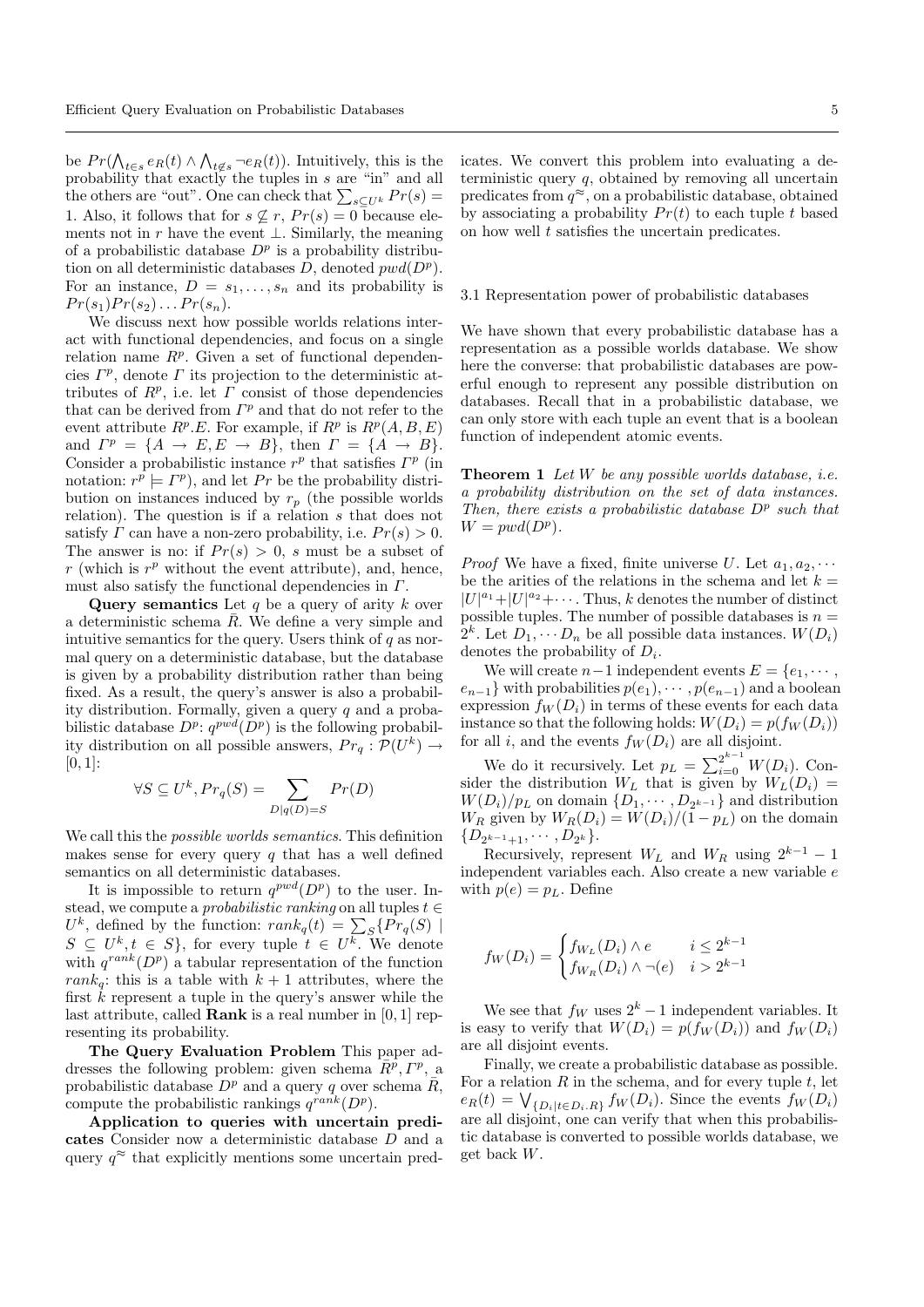$$
e_{\sigma_c^i(\mathcal{P})}(t) = \begin{cases} e_{\mathcal{P}}(t) & \text{if } c(t) \text{ is true} \\ \bot & \text{if } c(t) \text{ is false} \\ e_{\Pi_A^i(\mathcal{P})}(t) & = \sqrt{\Psi_{t':\Pi_{\bar{A}}(t')=t}} e_{\mathcal{P}}(t') \\ e_{\mathcal{P} \times i\mathcal{P}'}(t, t') & = e_{\mathcal{P}}(t) \wedge e_{\mathcal{P}'}(t') \end{cases}
$$

Fig. 6 Intensional Evaluation

# 4 Query Evaluation

We turn now to the central problem, evaluating  $q^{rank}(D^p)$ for a query q, and a probabilistic database  $D^p$ . Applying the definition directly is infeasible, since it involves iterating over a large set of database instances. Instead, we will first review the intensional evaluation of [12], then describe our approach in Sec 4.3.

We restrict our discussion first to conjunctive queries, or, equivalently select (distinct)-project-join queries. This helps us better understand the query evaluation problem and its complexity, and will consider more complex query expressions in Sec. 8. We use either datalog notation for our queries q, or plans  $P$  in the select/project/product algebra<sup>3</sup>:  $\sigma$ ,  $\Pi$ ,  $\times$ .

#### 4.1 Intensional Query Evaluation

One method for evaluating queries on probabilistic databases is to use complex events. We review it here and discuss its limitations. Start by expressing  $q$  as a query plan, using the operators  $\sigma, \Pi, \times$ . Then modify each operator to compute the event attribute  $E$  in each intermediate result: denote  $\sigma^i, \Pi^i, \times^i$  the modified operators. It is more convenient to introduce them in the functional representation, by defining the complex event  $e_{\mathcal{P}}(t)$  for each tuple t, inductively on the query plan  $P$ , as shown in Fig 6.

The tabular definitions for  $\sigma^i, \Pi^i, \times^i$  follow easily:  $\sigma^i$ acts like  $\sigma$  then copies the complex events from the input tuples to the output tuples;  $\Pi^i$  associates to a tuple t the complex event  $e_1 \vee \ldots \vee e_n$  obtained from the complex events of all input tuples  $t_1, \ldots, t_n$  that project into t; and  $\times^i$  simply associates to a product tuple  $(t, t')$  the complex event  $e \wedge e'$ .

Example 2 Let us consider the database  $D^p$  described in Fig. 2. Consider the query plan,  $\mathcal{P} = \prod_D (S^p \bowtie_{B=C} T^p)$ . Fig. 7 shows the intensional evaluation of the query (we used the tuple names as atomic events).  $\mathcal{P}^i(D^p)$  contains a single tuple 'p' with the event  $(s_1 \wedge t_1) \vee (s_2 \wedge t_1)$ .

It can be shown that  $\mathcal{P}^i(D^p)$  does not depend on the particular choice of plan  $P$ , and we denote  $q^{i}(D^{p})$ the value  $\mathcal{P}^i(D^p)$  for any plan P for q, and call it the

 $\begin{array}{|c|c|c|c|c|c|}\n\hline\n\textbf{A} & \textbf{B} & \textbf{C} & \textbf{D} & \textbf{E}\n\end{array}$  $\begin{array}{c|c|c|c|c} \mbox{'m'} & 1 & 1 & \mbox{'p'} & s_1 \wedge t_1 \ \mbox{'n'} & 1 & 1 & \mbox{'p'} & s_2 \wedge t_1 \ \end{array}$  $s_2 \wedge t_1$ (a)  $S^p \bowtie_{B=C}^i T^p$ D E  $\mathfrak{p}'$   $(s_1 \wedge t_1) \vee (s_2 \wedge t_1)$ (b)  $\Pi_D^i(S^p \bowtie_{B=C}^i T^p)$ D | Rank  $\cdot_n$  $Pr((s_1 \wedge t_1) \vee (s_2 \wedge t_1)) = 0.54$ (c)  $q^{rank}(D^p) = Pr(\Pi_D^i(S^p \bowtie_{B=C}^{i} T^p))$ 

Fig. 7 Intensional Evaluation of  $\Pi_D(S^p \bowtie_{B=C} T^p)$ 

intensional semantics<sup>4</sup> of q on the probabilistic database  $D^p$ . We prove now that it is equivalent to the possible worlds semantics,  $q^{pwd}(D^p)$ .

Theorem 2 The intensional semantics and the possible worlds semantics on probabilistic databases are equivalent for conjunctive queries. More precisely,  $pwd(q^{i}(D^{p}))$  $= q^{pwd}(D^p)$  for every probabilistic database  $D^p$  and every conjunctive query q.

*Proof* Every tuple t in  $q^{i}(D^{p})$  has a complex event t.E associated with it.  $pwd(q^i(D^p))$  consists of a set of worlds, each world assigning a truth value to the set of atomic events. A tuple t belongs to a world in  $pwd(q^{i}(D^p))$  if  $t.E$  is true in that world.

 $q^{pwd}(D^p)$  also consists of a set of worlds, each assigning a truth value to the set of atomic events. The content of a world in  $q^{pwd}(D^p)$  is the output of q on the database defined by that world.

Given a world  $W$  (i.e. a deterministic database  $W$ ), which is defined by an assignment of truth values to the atomic variables, let  $q^{pwd}(D^p)[W]$  and  $pwd(q^i(D^p))[W]$ denote the set of tuples in the corresponding worlds.

We will prove, by induction on the size of  $q$ , that for all W,  $q^{pwd}(D^p)[W] = pwd(q^i(D^p))[W]$ . This will show that both the semantics result in exactly the same possible worlds with same probabilities.

If a query just selects a single relation, this holds trivially. If  $q$  is a larger query, there are three possibilities:

1.  $q = \Pi_A(q_1)$ . Consider any world W. By induction hypothesis,  $pwd(q_1^i(D^p))[W] = q_1^{pwd}(D^p)[W]$ . Thus,

<sup>&</sup>lt;sup>3</sup> Notice that  $\Pi$  also does duplicate elimination

<sup>&</sup>lt;sup>4</sup> In [12] this is the only query semantics considered.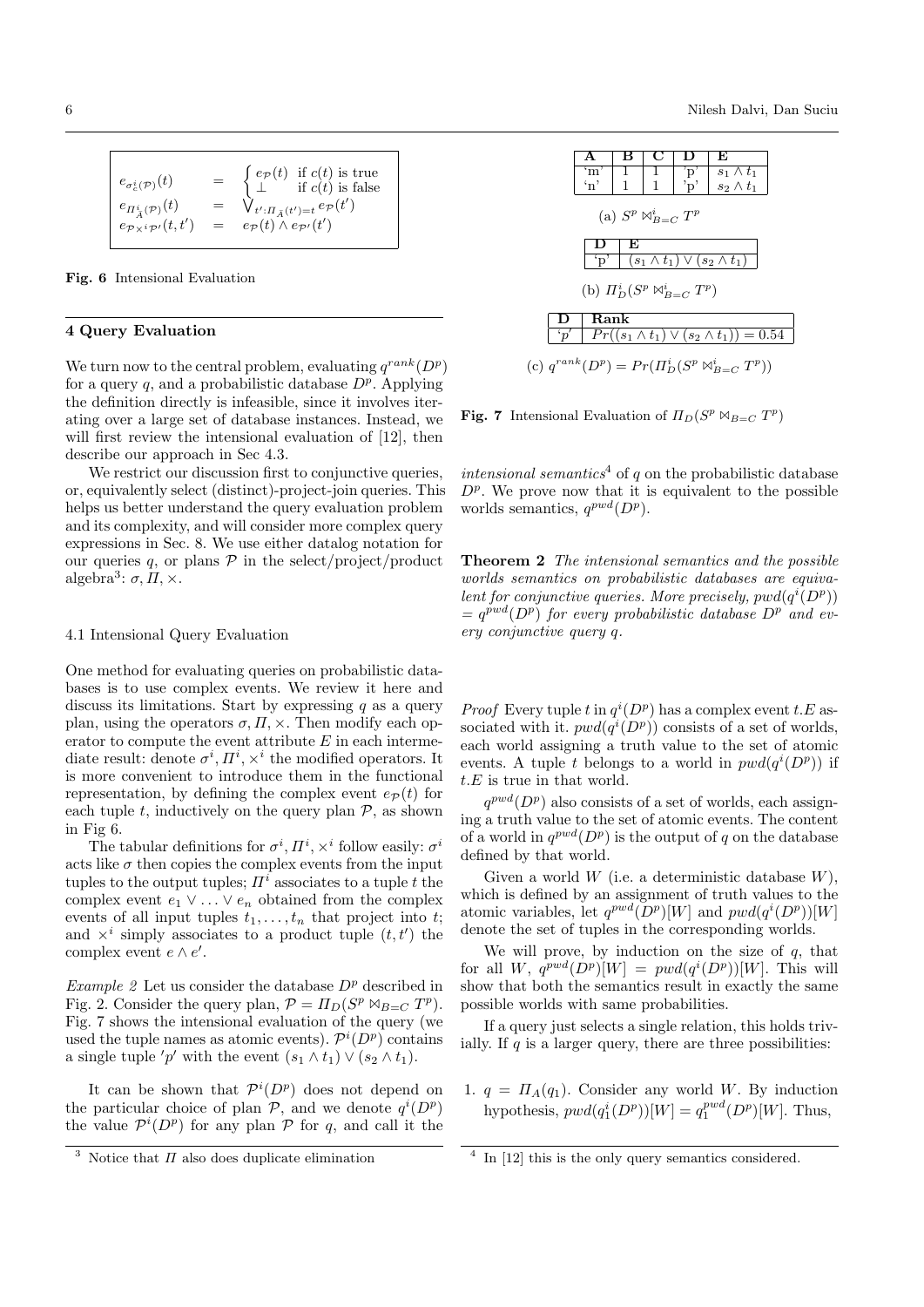$$
t \in q^{pwd}(D^p)[W] \Leftrightarrow t.E = \text{true}
$$
  
\n
$$
\Leftrightarrow (\vee_{t_1:H_A(t_1)=t}t_1.E) = true
$$
  
\n
$$
\Leftrightarrow \exists t_1, \Pi_A(t_1) = t,
$$
  
\n
$$
t_1 \in pwd(q_1^i(D^p))[W]
$$
  
\n
$$
\Leftrightarrow \exists t_1, \Pi_A(t_1) = t,
$$
  
\n
$$
t_1 \in q_1^{pwd}(D^p)[W]
$$
  
\n
$$
\Leftrightarrow t \in q^{pwd}(D^p)[W]
$$

2.  $q = \sigma_c(q_1)$ . Consider any world W. Again, we have

$$
pwd(q_1^i(D^p))[W] = q_1^{pwd}(D^p)[W]
$$

t belongs to  $pwd(q^i(D^p))[W]$  iff  $t.E$  is true, i.e. t satisfies  $\sigma_c$  and t belongs to  $pwd(q_1^i(D^p))[W]$ . Similarly, t belongs to  $pwd(q^i(D^p))[W]$  iff t satisfies  $\sigma_c$  and t belongs to  $q_1^{pwd}(D^p)[W]$ . Therefore, we get

$$
pwd(q^{i}(D^p))[W] = q^{pwd}(D^p)[W]
$$

3.  $q = q_1 \bowtie q_2$ . We have

$$
pwd(q_1^i(D^p))[W] = q_1^{pwd}(D^p)[W],
$$
  
\n
$$
pwd(q_2^i(D^p))[W] = q_2^{pwd}(D^p)[W]
$$

Given a tuple  $t = (t_1, t_2)$  belonging to  $q, t.E = t_1.E \wedge$  $t_2.E1.$  Thus,

$$
t \in q^{pwd}(D^p)[W] \Leftrightarrow t.E = \text{true}
$$
  
\n
$$
\Leftrightarrow t_1.E = \text{true}, t_2.E = \text{true}
$$
  
\n
$$
\Leftrightarrow t_1 \in pwd(q_1^i(D^p))[W],
$$
  
\n
$$
t_2 \in pwd(q_2^i(D^p))[W]
$$
  
\n
$$
\Leftrightarrow t_1 \in q_1^{pwd}(D^p)[W],
$$
  
\n
$$
t_2 \in q_2^{pwd}(D^p)[W]
$$
  
\n
$$
\Leftrightarrow t \in q^{pwd}(D^p)[W]
$$

Thus, by induction,  $pwd(q^i(D^p))$  and  $q^{pwd}(D^p)$  are equal.

Theorem 2 allows us to compute  $q^{rank}(D^p)$  as follows. First compute  $q^{i}(D^{p})$ , then compute the probability  $Pr(e)$ for each complex event. Then  $q^{rank}(D^p) = Pr(q^i(D^p)).$ 

*Example 3* Fig. 7(c) shows  $p^{rank}(D^p)$  for Ex. 2.  $Pr((s_1 \wedge$  $t_1$ )  $\vee$   $(s_2 \wedge t_1)$ ) was shown in Ex. 1.

It is very impractical to use the intensional semantics to compute the rank probabilities for two reasons. First, the event expressions in  $q^{i}(D^{p})$  can become very large, due to the projections. In the worst case the size of such an expression can become of the same order of magnitude as the database. This increases the complexity of the query operators significantly, and makes the task of an optimizer much harder, because now the cost per tuple is not longer constant. Second, for each tuple  $t$  one has to compute  $Pr(e)$  for its event e, which is a #P-complete problem.

| $Pr_R(t)$                                                                                    | $= Pr(e_R(t))$                                                                                                                  |
|----------------------------------------------------------------------------------------------|---------------------------------------------------------------------------------------------------------------------------------|
| $Pr_{\sigma_c^e(\mathcal{P})}(t)$                                                            | $= \begin{cases} Pr_{\mathcal{P}}(t) & \text{if } c(t) \text{ is true} \\ 0 & \text{if } c(t) \text{ is false} \end{cases}$     |
| $Pr_{\Pi_{\overline{A}}^e(\mathcal{P})}(t)$<br>$Pr_{\mathcal{P} \times e\mathcal{P}'}(t,t')$ | $= 1 - \prod_{t':\Pi_{\bar{A}}(t')=t} (1 - Pr_{\mathcal{P}}(t'))$<br>$= Pr_{\mathcal{P}}(t) \times \hat{Pr}_{\mathcal{P}'}(t')$ |
|                                                                                              |                                                                                                                                 |

#### Fig. 8 Extensional Evaluation

#### 4.2 Extensional Query Evaluation

We now modify the query operators to compute probabilities rather than complex events: we denote  $\sigma^e, \Pi^e, \times^e$ the modified operators. This is much more efficient, since it involves manipulating real numbers rather than event expressions. We define a number  $Pr_{\mathcal{P}}(t) \in [0,1]$  for each tuple  $t$ , by induction on the structure of the query plan  $P$ . The inductive definitions in Fig 4.2 should be compared with those in Fig 6. Unlike the formulas in Fig. 6, the extensional operators assume that the input tuples have independent events. Recall that  $e_R(t)$  is the event associated with tuple  $t$  in relation  $R$  as defined in Sec 3.

Again, the tabular definitions of  $\sigma^e, \Pi^e, \times^e$  follow easily:  $\sigma^e$  acts like  $\sigma$  then propagates the tuples' probabilities from the input to the output,  $\Pi^e$  computes the probability of a tuples t as  $1-(1-p_1)(1-p_2)...(1-p_n)$ where  $p_1, \ldots, p_n$  are the probabilities of all input tuples that project to t, while  $\times$  computes the probability of each tuple  $(t, t')$  as  $p \times p'$ .

We call the result,  $\mathcal{P}^e(D^p)$ , the extensional semantics of the plan P. If we know  $\mathcal{P}^e(D^p) = q^{rank}(D^p)$ , then we simply execute the plan under the extensional semantics. But, unfortunately, this is not always the case, as we saw in Sec. 2. Moreover,  $\mathcal{P}^e(D^p)$  depends on the particular plan  $P$  chosen for  $q$ . Our goal is to find a plan for which the extensional semantics is correct.

**Definition 1** Given a schema  $\bar{R}^p$ ,  $\Gamma^p$ , a plan  $\mathcal P$  for a query q is safe if  $\mathcal{P}^e(D^p) = q^{rank}(D^p)$  for all instances  $D^p$  of that schema.

We show next how to find a safe plan.

#### 4.3 The Safe-Plan Optimization Algorithm

Recall that a probabilistic database schema  $\bar{R}^p$  may consists both of probabilistic relation names, which have an event attribute E, and deterministic relation names. Consider a conjunctive query  $q$ ; we use the following notations:

- $Rels(q) = \{R_1, \ldots, R_k\}$  all relation names occurring in q. We assume that each relation name occurs at most once in the query (more on this in Sec. 8).
- $PRels(q)$  = the probabilistic relation names in q,  $PRels(q) \subseteq Rels(q).$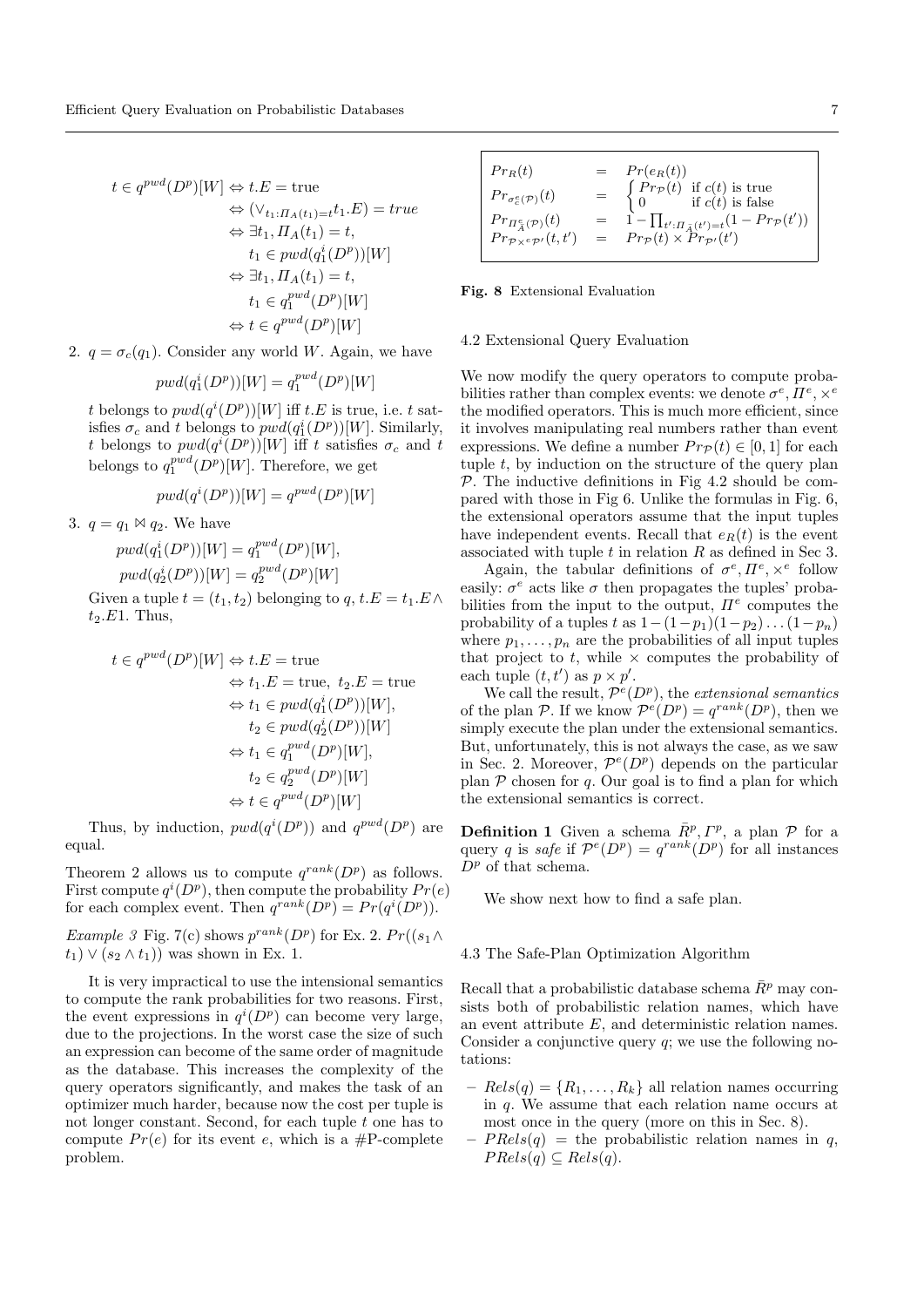- $Attr(q) =$  all attributes in all relations in q. To disambiguate, we denote attributes as  $R_i.A$ .
- $Head(q)$  = the set of attributes that are in the output of the query q.  $Head(q) \subseteq Attr(q)$ .

For a simple illustration, consider the three relations  $R^p(A, B, C, E), S(D, F), T(G, H, K)$  and the query:

$$
q(A, F) := Rp(A, B, C), S(D, F), T(G, H, K), A = D, D = H, F = K
$$

Then  $Rels(q) = \{R^p, S, T\}$ ,  $PRels(q) = \{R^p\}$ ,  $Attr(q)$  ${A, B, C, D, F, G, H, K}$  and  $Head(q) = {A, F}.$ 

Let  $q$  be a conjunctive query. We define the *induced* functional dependencies  $\Gamma^p(q)$  on  $Attr(q)$ :

- Every FD in  $\Gamma^p$  is also in  $\Gamma^p(q)$ .
- For every join predicate  $R_i.A = R_j.B$ , both  $R_i.A \rightarrow$  $R_j.B \text{ and } R_j.B \to R_i.A \text{ are in } \Gamma^p(q).$
- For every selection predicate  $R_i.A = c, \emptyset \rightarrow R_i.A$  is in  $\Gamma^p(q)$ .

We seek a safe plan  $P$ , i.e. one that computes the probabilities correctly. For that each operator in  $P$  must be safe, i.e. compute correct probabilities: we define this formally next.

Let  $q_1, q_2$  be two queries, and let  $op \in {\sigma, \Pi, \times}$  be a relational operator. Consider the new query  $op(q_1, q_2)$  (or just  $op(q_1)$  when op is unary). We say that  $op^e$  is safe if  $op^e(Pr(q_1^i(D^p)), Pr(q_2^i(D^p))) = Pr(op^i(q_1^i(D^p)), q_2^i(D^p))$ (and similarly for unary operators),  $\forall D^p$  s.t.  $D^p \models \Gamma^p$ . In other words, op is safe if, when given correct probabilities for its inputs  $op<sup>e</sup>$  computes correct probabilities for the output tuples.

Theorem 3 Consider a database schema where all the probabilistic relations are tuple-independent. Let  $q, q'$  be conjunctive queries that do not share any relation name. Then,

- 1.  $\sigma_c^e$  is always safe in  $\sigma_c(q)$ .
- 2.  $\times^e$  is always safe in  $q \times q'$ .
- 3.  $\Pi_{A_1,...,A_k}^e$  is safe in  $\Pi_{A_1,...,A_k}(q)$  iff for every  $R^p \in$  $PRels(q)$  the following can be inferred from  $\Gamma^p(q)$ :

$$
A_1, \dots, A_k, R^p \to Head(q) \tag{1}
$$

Proof

- 1. Follows trivially from definition.
- 2. Since we assume all relations in the query to be distinct, the complex events in the output of  $q$  and  $q'$ comprise of distinct atomic events. Thus, given a tuple  $t_{join} = (t, t') \in q \times q', Pr(t_{join}.E) = Pr(t.E \wedge$  $(t'.E) = Pr(t.E)Pr(t'.E)$ . So, the join operator is safe. The independence assumed by the operator indeed holds.
- 3. For each output tuple  $t$  of the project, consider the set  $S_t$  of input tuples that map to t. The operator is safe if for each such  $t$ , the complex events corresponding to tuples in  $S_t$  are independent. Thus, among all tuples having the same value for  $A_1, \cdots, A_k$ , no atomic event

(i.e.  $R^p.E$  for some probabilistic relation  $R^p$ ) occurs in two of them having different values of  $Head(q)$ . Thus, the following functional dependency must hold for each  $R^p$ .

$$
A_1, \ldots, A_k, R^p.E \to Head(q)
$$

Note that we can replace  $R^p.E$  in Eq.(1) by  $Attr(R^p)$ , since for tuple-independent relations,  $R^p.E \to Attr(R^p)$ and  $Attr(R^p) \rightarrow R^p.E$  always hold.

Obviously, a plan  $P$  consisting of only safe operators is safe. As we prove below, the converse also holds.

**Theorem 4** Let  $P$  be a safe relational algebra plan for a query q consisting of selects, projects and joins. Then, all operators in p are safe.

*Proof* We will prove the following statement: If  $P$  is a plan for a query  $q$  that has at least one unsafe operator and  $t$  is any tuple that can be produced by  $q$ , there is a database  $D^p$  such that  $\mathcal{P}^e(D^p)$  consists of a single tuple t with incorrect probability.

First, it is easy to see that for any plan  $P$  and database  $D^p$ ,  $\mathcal{P}^e(D^p) \geq q^{rank}(D^p)$ . This is because the only operators that are unsafe are projects, and it is easy to see that they can only overestimate the probabilities. Thus, there can only be one-sided errors in the probabilities.

We will prove the theorem by induction on the size of the plan.

If  $P$  returns a single relation, its safe and the assertion holds trivially.

Consider a larger plan  $P$  and assume it is safe. There are three cases:

- 1.  $P = q_1 \bowtie q_2$ . Since P is unsafe, at least one of  $q_1$  and  $q_2$  is unsafe. W.L.O.G, assume  $q_1$  is unsafe. Given any tuple  $t = (t_1, t_2)$ , a database can be constructed such that  $q_1$  results in a single tuple  $t_1$  with incorrect probability. Since  $Pr_{\mathcal{P}}(t_1, t_2) = Pr_{q_1}(t_1) * Pr_{q_2}(t_2),$ for the final probability to be correct, both  $Pr_{q_1}(t_1)$ and  $Pr_{q_2}(t_2)$  have to be correct (since errors can only be one-sided). Thus, we have constructed a database that results in a single tuple  $t$  with incorrect probability.
- 2.  $\mathcal{P} = \Pi_A(q_1)$ . If  $q_1$  is safe, the final project operator must be unsafe and hence, by definition, there exists a database where the final result is incorrect. If t is any tuple in the output whose probability is incorrect, we can restrict the database to produce only the tuple t (whose probability is still incorrect).

If  $q_1$  is not safe, there is a database on which  $q_1$  produces a single tuple with incorrect probability. Thus, the final project also produces a single tuple whose probability is still incorrect.

3.  $\mathcal{P} = \sigma_c(q_1)$ . Consider any tuple t that satisfies the condition  $c$  and create a database on which  $q_1$  produces t with incorrect probability. Thus,  $\sigma_c(q_1)$  also produces a single tuple with incorrect probability.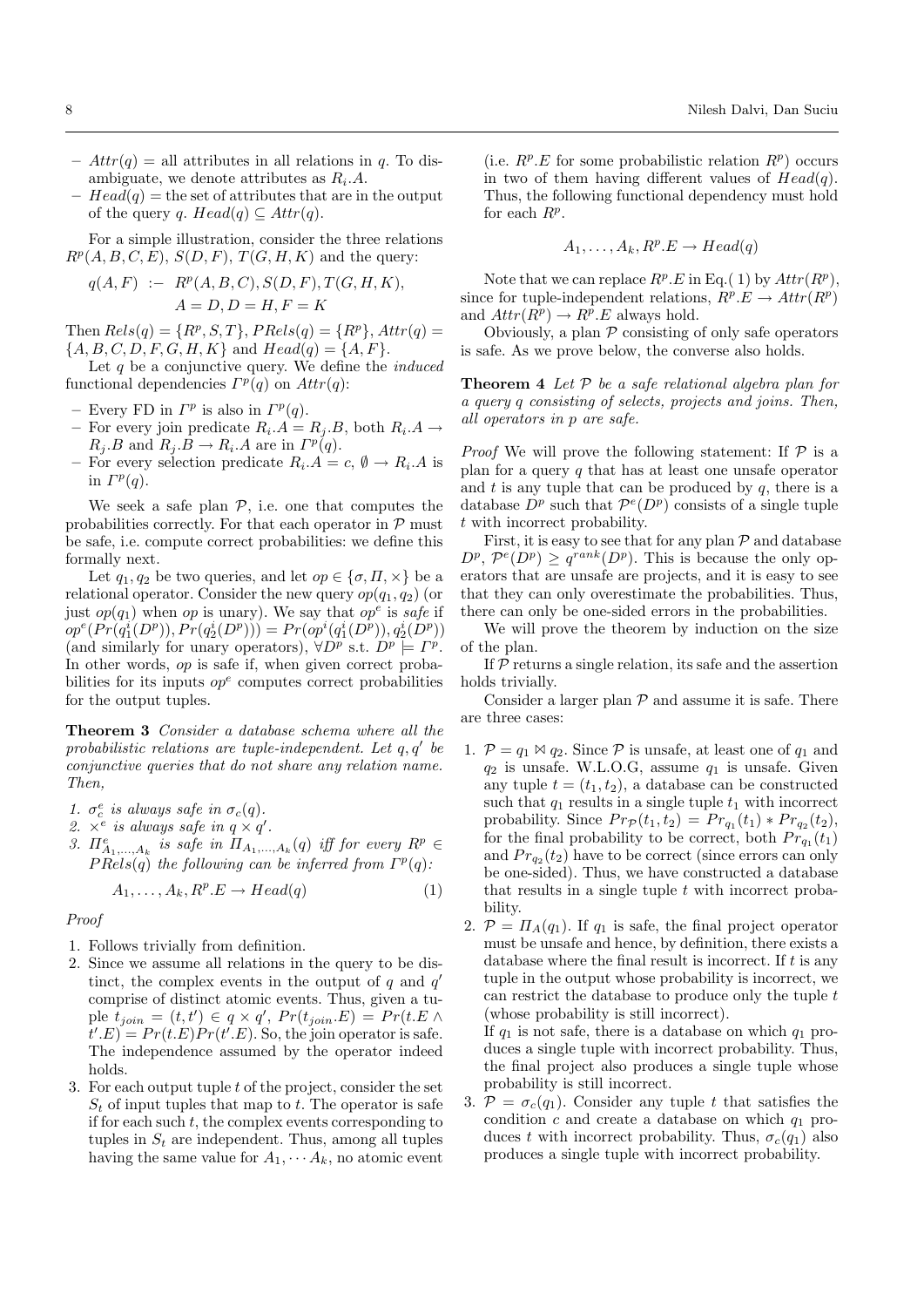We explain safe plans with an example below.

Example 4 Continuing the example in Sec. 2, assume that both  $S^p$  and  $T^p$  are tuple-independent probabilistic relations. Hence  $\Gamma^p$  is:

$$
S^{p}.A, S^{p}.B \rightarrow S^{p}.E
$$
  
\n
$$
T^{p}.C, T^{p}.D \rightarrow T^{p}.E
$$
  
\n
$$
S^{p}.E \rightarrow S^{p}.A, S^{p}.B
$$
  
\n
$$
T^{p}.E \rightarrow T^{p}.C, T^{p}.D
$$

The last two functional dependencies follow from the fact that a tuple-independent relation has a distinct atomic event for each tuple. Consider the plan  $\Pi_D(S^p \bowtie_{B=C}$  $T<sup>p</sup>$ ). We have shown in Fig. 4 that, when evaluated extensionally, this plan is incorrect. We explain here the reason: the operator  $\Pi_D^e$  is not safe. An intuitive justification can be seen immediately by inspecting the relation  $S^p \bowtie_{B=C}^{\mathbf{i}} T^p$  in Fig. 7 (a). The two complex events share the common atomic event  $t_1$ , hence they are correlated probabilistic events, while the formula for  $\Pi_D^e$  only works when these events are independent. We show how to detect formally that  $\Pi^e_D$  is unsafe. We need to check:

 $T^p \cdot D, S^p \cdot E \rightarrow S^p \cdot A, S^p \cdot B, T^p \cdot C, T^p \cdot D$  $T^p \cdot D, T^p \cdot E \rightarrow S^p \cdot A, S^p \cdot B, T^p \cdot C, T^p \cdot D$ 

The first follows from  $\Gamma^p$  and from the join condition  $B = C$ , which adds  $S^p \to T^p \to C$  and  $T^p \to S^p \to B$ . But the second fails:  $T^p \cdot D$ ,  $T^p \cdot E \nrightarrow S^p \cdot A$ .

Example 5 Continuing the example, consider now the plan  $\Pi_D(\Pi_B(S^p) \bowtie_{B=C} T^p)$ . We will prove that  $\Pi_D^e$ is safe. For that we have to check:

 $T^p \cdot D, S^p \cdot E \rightarrow S^p \cdot B, T^p \cdot C, T^p \cdot D$  $T^p \cdot D, T^p \cdot E \rightarrow S^p \cdot B, T^p \cdot C, T^p \cdot D$ 

Both hold, hence  $\Pi_D^e$  is safe. Similarly,  $\Pi_B^e$  is safe in  $\Pi_B(S^p)$ , which means that the entire plan is safe.

Before we describe our algorithm for finding a safe plan, we need some terminology.

Definition 2 (Separate relations) Let q be a conjunctive query. Two relations  $R_i, R_j \in Rels(q)$  are called connected if the query contains a join condition  $R_i.A =$  $R_j.B$  and either  $R_i.A$  or  $R_i.B$  is not in  $Head(q)$ . The relations  $R_i, R_j$  are called separate if they are not connected.

**Definition 3** (Separation) Two sets of relations  $\mathcal{R}_i$  and  $\mathscr{R}_i$  are said to form a separation for query q iff

- 1. They partition the set  $Rels(q)$
- 2. For any pair of relations  $R_i$  and  $R_j$  such that  $R_i \in \mathcal{R}_i$ and  $R_i \in \mathcal{R}_i$ , they are separate.

Algorithm 1 is our optimization algorithm for finding a safe plan. It proceeds top-down, as follows. First, it tries to do all safe projections late in the query plan. When no more late safe projections are possible for a query q, it tries to perform a join  $\mathcal{A}_c$  instead, by splitting q into  $q_1 \Join_c q_2$ . Since  $\Join_c$  is the last operation in the query plan, all attributes in c must be in  $Head(q)$ . Hence,  $Rels(q_1)$  and  $Rels(q_2)$  must form a separation.

To find a separation, we construct a graph  $G(q)$  which we call the *constraint graph*. The nodes of  $G(q)$  are  $Rels(q)$ and the edges are all pairs  $(R_i, R_j)$  of connected relations, i.e. s.t. q contains some join condition  $R_i.A =$  $R_j.B$  with either  $R_i.A$  or  $R_j.B$  not in  $Head(q)$ . Find the connected components of  $G(q)$ , and choose  $q_1$  and  $q_2$  to be any partition of these connected components: this defines  $Rels(q_i)$  and  $Attr(q_i)$  for  $i = 1, 2$ . Define  $Head(q_i) = Head(q) \cap Attr(q_i)$ , for  $i = 1, 2$ . If  $G(q)$  is a connected graph, then the query has no safe plans (more on this below). If  $G(q)$  has multiple connected components, then we have several choices for splitting  $q$ . If q has a safe plan at all, then we will show that all these choices lead to a safe plan; hence we can deploy any standard cost based optimizations algorithm that works in top-down fashion to select the cheapest plan among several possibilities<sup>5</sup>. More on this in Sec 6.

Finally, the algorithm terminates when no more projections are needed. The remaining join and/or selection operators can be done in any order.

| Algorithm 1 SAFE-PLAN $(q)$                                 |
|-------------------------------------------------------------|
| 1: if $Head(q) = Attr(q)$ then                              |
| 2:                                                          |
| 3:<br><b>return</b> any plan $\mathcal{P}$ for q            |
| 4:<br>$(P$ is projection-free, hence safe)                  |
| $5:$ end if                                                 |
| 6: for $A \in (Attr(q) - Head(q))$ do                       |
| let $q_A$ be the query obtained from q<br>7:                |
| 8:<br>by adding $A$ to the head variables                   |
| if $\Pi_{Head(q)}(q_A)$ is a safe operator then<br>9:       |
| 10:                                                         |
| <b>return</b> $\Pi_{Head(q)}(\text{SAFE-PLAN}(q_A))$<br>11: |
| $12:$ end if                                                |
| $13:$ end for                                               |
| 14: Split q into $q_1 \bowtie_c q_2$                        |
| 15: s.t. $\forall R_1 \in Rels(q_1)$ $R_2 \in Rels(q_2)$    |
| 16: $R_1, R_2$ are separated.                               |
| 17:                                                         |
| 18: if no such split exists then                            |
| 19:                                                         |
| <b>return</b> error ("No safe plans exist")<br>20:          |
| $21:$ end if                                                |
| 22:                                                         |
| 23: return SAFE-PLAN $(q_1) \bowtie_c$ SAFE-PLAN $(q_2)$    |
|                                                             |

Example 6 Continuing the example in Sec. 2, consider the original query in Fig. 3 (b), which we rewrite now

<sup>5</sup> It is also possible to adapt our algorithm to work with a bottom-up optimizer.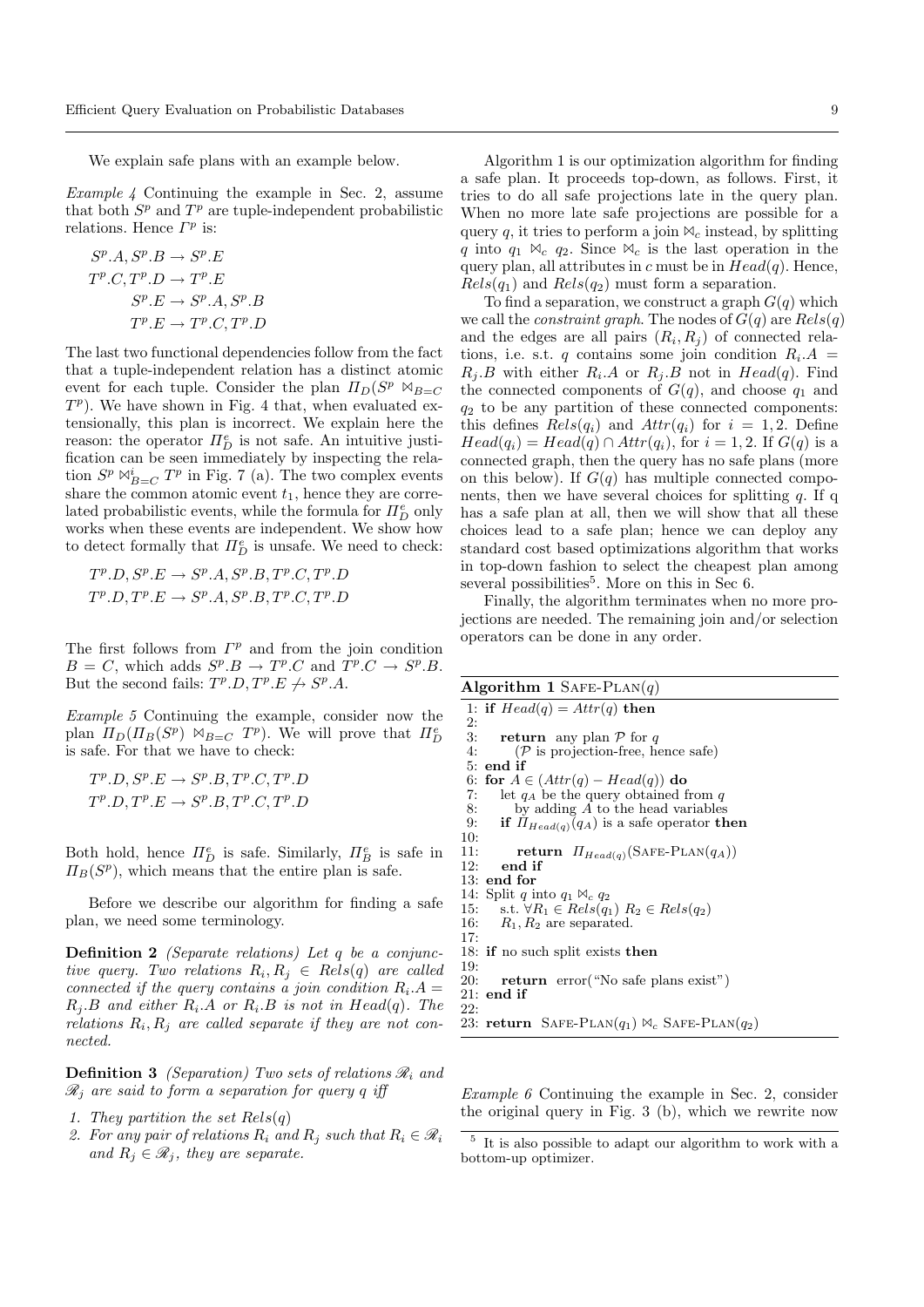as:

$$
q(D) := Sp(A, B), Tp(C, D), B = C
$$

Here  $Attr(q) = \{A, B, C, D\}$  and  $Head(q) = \{D\}$ . The algorithm first considers the three attributes  $A, B, C$  in  $Attr(q) - Head(q)$ , trying to see if they can be projected out late in the plan. A cannot be projected out. Indeed, the corresponding  $q_A$  is:

$$
q_A(A, D) := S^p(A, B), T^p(C, D), B = C
$$

and  $\Pi_D^e$  is unsafe in  $\Pi_D(q_A)$  because  $T^p.D, T^p.E \nrightarrow$  $S<sup>p</sup> A$ , as we saw in Example 4. However, B and C can be projected out. By successively doing the projections, we get the plan for q as  $\Pi_D(\Pi_{BD}(q_{BC}))$ , where:

$$
q_{BC}(B,C,D) := S^p(A,B), T^p(C,D), B = C
$$

Now we process  $q_{BC}$ , where  $Attr(q_{BC}) = \{A, B, C, D\},\$  $Head(q_{BC}) = \{B, C, D\}$ . No projection is possible, but we can split the query into  $q_1 \Join_{B=C} q_2$  where  $q_1, q_2$  are:

$$
q_1(B) := S^p(A, B)
$$
  

$$
q_2(C, D) := T^p(C, D)
$$

The split  $q_{BC} = q_1 \boxtimes_{B=C} q_2$  is indeed possible since both B and C belong to  $Head(q_{BC})$ . Continuing with  $q_1, q_2$ , we are done in  $q_2$ , while in  $q_1$  we still need to project out A,  $q_1 = \Pi_B(S^p)$ , which is safe since  $B, S^p.E \to A$ . Putting everything together gives us the following safe plan:

$$
\mathcal{P}' = \Pi_D(\Pi_{DB}((\Pi_B(S^p) \bowtie_{B=C} T^p))
$$

The plan can be further optimized. For instance, it can be shown that the projection  $\Pi_{DB}$  is redundant in the above join. We discuss the optimization of safe plans in details in Sec 6.

We state now the soundness of our algorithm: the proof follows easily from the fact that all projection operators are safe. We prove in the next section that the algorithm is also complete.

Proposition 1 The SAFE-PLAN optimization algorithm is sound, i.e. any plan it returns is safe.

*Proof* Define the size of the query q to be  $|Rels(q)| +$  $|Attr(q)| - |Head(q)|$ . We will prove the proposition by induction on the size of the query.

Algorithm 1 returns a plan in the following three cases:

- 1. It returns at line 2. In this case, the plan consists only of joins and selects, and hence, is safe.
- 2. It returns at line 9. Note that  $q_A$  is smaller in size that q. By induction,  $S$ AFE-PLAN $(q_A)$  is safe. Also, by definition, the final project operator is safe. Thus, the algorithm returns a safe plan.
- 3. The algorithm returns at line 16.  $q_1$  and  $q_2$  are both smaller that q. By induction, both  $SAFE-PLAN(q_1)$ and  $S$ AFE-PLAN $(q_1)$  are safe plans. These plans are then connected by a join operator, which is always safe. So the returned plan is safe.

4.4 Completeness of Safe-Plan algorithm

We have shown that SAFE-PLAN algorithm is sound. We next prove that it is complete, i.e., if the query is safe, the algorithm finds a safe plan for it.

We start with few basic results about extensional evaluation.

Lemma 1 Under extensional evaluation, for any query  $q,$ 

$$
\Pi^e_A(\Pi^e_{A\cup B}(q))=\Pi^e_A(q)
$$

Proof These two expressions have the same output tuples. We only have to show that the tuples have the same probability in both expressions.

Consider a tuple t belonging to  $\Pi_A(\Pi_{A\cup B}(q))$ . Then,

$$
1 - Pr_{\Pi_A(\Pi_{A\cup B}(q))}(t)
$$
  
= 
$$
\prod_{(t'| \Pi_A(t') = t)} (1 - Pr_{\Pi_{A\cup B}(q)}(t'))
$$
  
= 
$$
\prod_{(t'| \Pi_A(t') = t)} \prod_{(t''| \Pi_{A\cup B}(t'') = t')} (1 - Pr_q(t''))
$$
  
= 
$$
\prod_{(t''| \Pi_A(t'') = t)} (1 - Pr_q(t''))
$$
  
= 
$$
1 - Pr_{\Pi_A(q)}
$$

This proves the lemma.

**Lemma 2** Consider a query q and let  $A$  be any attribute in  $Head(q)$ . If  $\Pi_{(Head(q)\setminus A)}(q)$  has a safe plan, q also has a safe plan.

*Proof* Let P be a safe plan for query  $\Pi_{(Head(q)-A)}(q)$ . By Lemma 1, we can assume that each project operator in  $P$  removes exactly one attribute. Consider the project operator op in  $P$  that removes A. Create a new plan  $P'$ with *op* removed from  $P$ . We will now show that this plan is safe for q. Since  $P$  is a safe plan, every project operator satisfies the condition in Theorem 3 given by Equation (1). For the operators in  $\mathcal{P}'$  that are not ancestors of op, Equation (1) remains same. So they are still safe. For the operators in  $\mathcal{P}'$  that are ancestors of op, A gets added to the left of equation (1). So the functional dependencies still hold and the operators are still safe. Thus, a safe plan exists for q.

**Lemma 3** Consider a plan  $\mathcal{P}_1 = \Pi_A(q_1 \bowtie q_2)$ , where  $q_1$  and  $q_2$  are queries and Heads $(q_1) \subseteq A$ . Also, let A contain all the attributes used in the join between  $q_1$  and  $q_2$ . Let  $\mathcal{P}_2 = q_1 \Join (\Pi_{A \cap Heads(q_2)}(q_2))$ . Then  $\mathcal{P}_1$  is safe implies that  $\mathcal{P}_2$  is safe.

*Proof* First,  $P_2$  is a valid plan because A contains all the attributes that are used in the final join.

Since  $\Pi_A(q_1 \bowtie q_2)$  is safe, the following can be inferred from  $\Gamma^p(q_1 \boxtimes q_2)$  for each  $R^p \in PRels(q_1 \boxtimes q_2)$ :

$$
A, R^p.E \to \text{Heads}(q_1 \bowtie q_2)
$$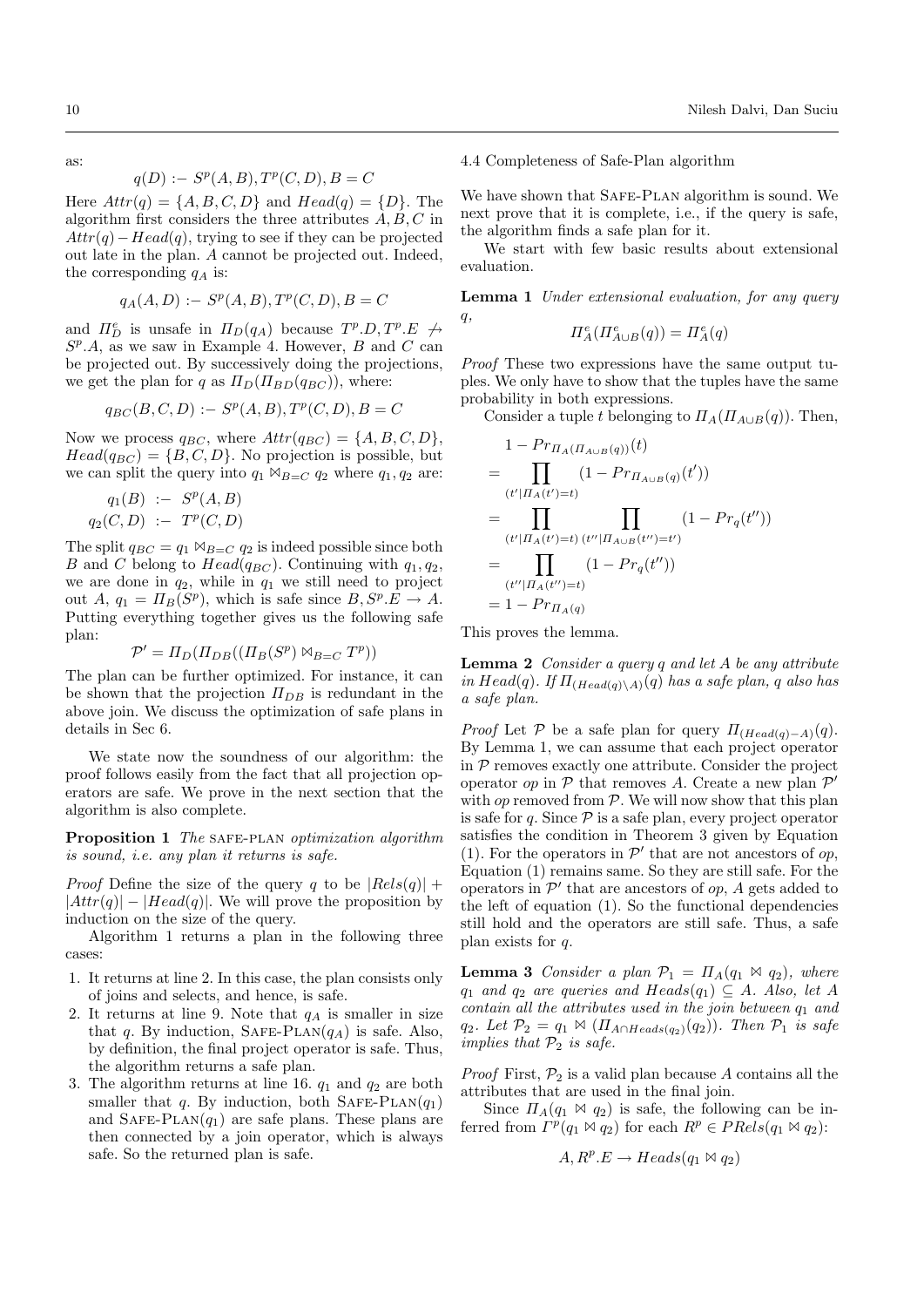The above can be rewritten as

$$
Heads(q_1), A \cap Heads(q_2), R^p.E \to
$$
  
\n
$$
Heads(q_1) \cup Heads(q_2)
$$
\n(2)

We know that plans  $q_1$  and  $q_2$  are safe. Thus, to show that  $P_2$  is safe, we only need to show that the project operator  $\Pi_{A \cap Heads(q_2)}(q_2)$  is safe. So, for each  $R^p \in PRels(q_2), \Gamma^p(q_2)$  must imply the following:

$$
A \cap \text{Heads}(q_2), R^p.E \to \text{Heads}(q_2) \tag{3}
$$

Let  $\Gamma_{join}$  be the set of FDs introduced by the final join. Then,  $\Gamma^p(q_1 \boxtimes q_2) = \Gamma^p(q_1) \cup \Gamma^p(q_2) \cup \Gamma_{join}$ . Since A contains all the attributes that occur in  $\Gamma_{join}, \Gamma_{join}$  does not help in inferring Equation (2). Thus,  $\overline{\Gamma^p(q_1)} \cup \Gamma^p(q_2)$ imply Equation (2) and hence the following:

$$
Heads(q_1), A \cap Heads(q_2), R^p.E \to Heads(q_2)
$$

But now, since  $\Gamma_{join}$  is not present,  $Heads(q_1)$  and  $\Gamma^p(q_1)$ have no contribution in the above equation. Thus,  $\Gamma^p(q_2)$ alone implies Equation (3).

This shows that  $\mathcal{P}_2$  is a safe plan.

**Theorem 5** Let q be a query that has a separation  $(S, T)$ . Then, if q has a safe plan, there must be another safe plan of the form  $P_S \bowtie P_T$  such that  $PRels(P_S) = S$  and  $PRels(\mathcal{P}_T) = T$  (where the join may contain a set of select conditions).

Proof We will prove this by induction on the size of the query. The base step corresponding to queries over a single relation holds trivially. Let  $P$  be a safe plan for q. There are three cases:

1. The top operator on  $P$  is a join. Thus,  $P$  can be written as  $\mathcal{P}_1 \bowtie \mathcal{P}_2$ . Let  $q_1$  and  $q_2$  be the queries corresponding to the plans  $\mathcal{P}_1$  and  $\mathcal{P}_2$ . It is easy to see that  $(PRels(\mathcal{P}_1) \cap S, PRels(\mathcal{P}_1) \cap T)$  form a separation for  $q_1$ . By induction, there is a safe plan  $\mathcal{P}_{S1} \bowtie \mathcal{P}_{T1}$  for  $q_1$ where  $S1 = PRels(\mathcal{P}_1) \cap S$  and  $T1 = PRels(\mathcal{P}_1) \cap T$ . Similarly, there is a safe plan  $\mathcal{P}_{S2} \bowtie \mathcal{P}_{T2}$  for  $q_2$  where  $S2 = PRels(\mathcal{P}_2) \cap S$  and  $T2 = PRels(\mathcal{P}_2) \cap T$ . Thus, the following is a safe plan for  $q$ :

$$
(\mathcal{P}_{S1} \bowtie \mathcal{P}_{S2}) \bowtie (\mathcal{P}_{T1} \bowtie \mathcal{P}_{T2})
$$

The safety of the about plan follows from the safety of the individual subplans and the safety of the join operators.

2. The top operator on  $P$  is a select. Thus,  $P$  can be written as  $\sigma_c(\mathcal{P}')$ . Let q' be the query corresponding to the plan  $\mathcal{P}'$ .  $(S, T)$  is still a separation for q'. By induction, there is a safe plan  $\mathcal{P}_S^{\prime} \bowtie \mathcal{P}_T^{\prime}$  for q'. By simply adding the select condition to the top join, we get a safe plan as required.

3. The top operator on  $P$  is a project. Thus,  $P$  can be written as  $\Pi_A(\mathcal{P}')$ . Let q' be the query corresponding to  $\mathcal{P}'$ . Note that  $(S,T)$  is still a separation for q'. By induction hypothesis, there is a safe plan for  $q'$ of the form  $\mathcal{P}'_S \bowtie \mathcal{P}'_T$ . Also, A can be written as the disjoint union of  $A_S$  and  $A_T$ , where  $A_S$  are attributes of relations from S and  $A_T$  are attributes of T. Thus, the following plan is safe for  $q$ :

$$
\Pi_{(A_S, A_T)}(\mathcal{P}'_S, \mathcal{P}'_T)
$$

Using Lemma 1, we get the following equivalent safe plan:

$$
\Pi_{A_S,A_T}(\Pi_{Heads(\mathcal{P}'_S)\cup A_T}(\mathcal{P}'_S\bowtie \mathcal{P}'_T))
$$

We observe that Lemma 3 is applicable to the plan  $(\Pi_{Heads(\mathcal{P}'_S)\cup A_S}(\mathcal{P}'_S \bowtie \mathcal{P}'_T))$  since  $(S,T)$  is a separation. Thus, the following equivalent plan is also safe:

$$
\varPi_{A_S}(\mathcal{P}'_S \bowtie (\varPi_{A_T}(\mathcal{P}'_T)))
$$

Another application of Lemma 3 yields the following plan

$$
(\Pi_{A_S}(\mathcal{P}'_S)) \bowtie (\Pi_{A_T}(\mathcal{P}'_T))
$$

Setting  $P_S = \Pi_{As}(\mathcal{P}'_S)$  and  $\mathcal{P}_T = \Pi_{Ar}(\mathcal{P}'_T)$ , we get the required result.

The theorem then follows from the principle of induction.

Theorem 6 Algorithm SAFE-PLAN is complete.

*Proof* Let  $q$  be the given query. Suppose it has an attribute A belonging to  $Attr(q) - Head(q)$  such that the operator  $\Pi_{Head(q)}(q_A)$  is a safe operator, where  $q_A$  is as defined in the algorithm. Then, by Lemma 2,  $q$  has a safe plan if and only if  $q_A$  has a safe plan. So the algorithm recursively solves for  $q_A$ . On the other hand, suppose there is no such attribute A. This implies that in any safe plan, the final operator cannot be a project operator as it is not safe. So a safe plan must consist of a join of two subplans. These two subplans must form a separation because after they are joined, there is no projection. Hence, there must exist a separation for  $q$ . If not, the algorithm correctly returns false. Otherwise, by Theorem 5, it is sufficient to solve each of the subproblems corresponding to the separation separately. This completes the proof of completeness of the algorithm.

#### 5 Complexity Analysis

We show here a fundamental result on the complexity of query evaluation on probabilistic databases. It forms a sharp separation of conjunctive queries into queries with low and high data complexity, and shows that our optimization algorithm is complete.

The data complexity of a query  $q$  is the complexity of evaluating  $q^{rank}(D^p)$  as a function of the size of  $D^p$ . If q has a safe plan  $P$ , then its data complexity is in PTIME,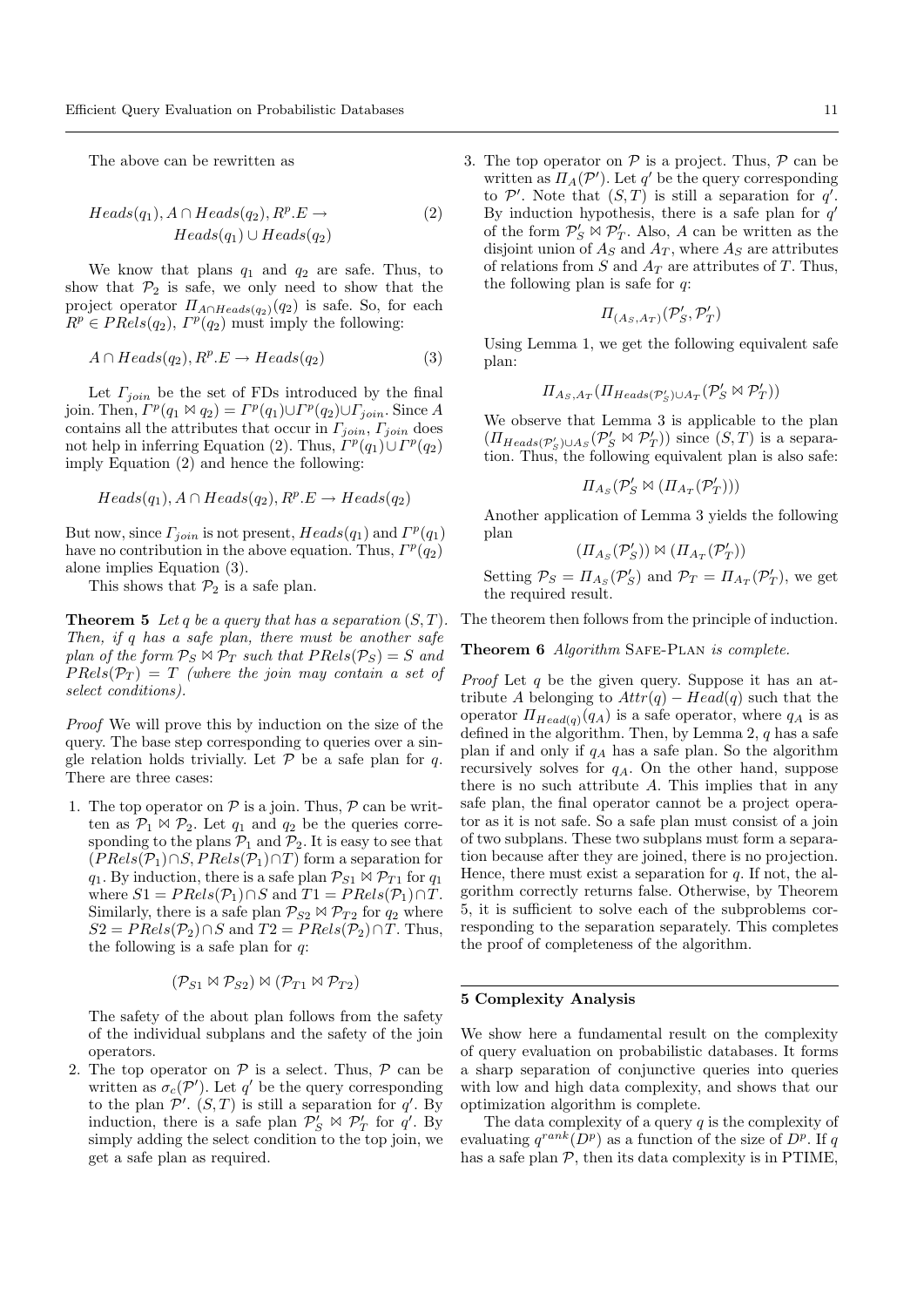because all extensional operators are in PTIME. We start by showing that, for certain queries, the data complexity is  $\#P$ -complete.  $\#P$  is the complexity class of some hard counting problems. Given a boolean formula  $\varphi$ , counting the number of satisfying assignments, denote it  $\#\varphi$ , is #P-complete [36]. (Checking satisfiability,  $\#\varphi > 0$ , is NP-complete.) The data complexity of any conjunctive query is  $\#P$ , since  $q^{rank}(D^p) = Pr(q^i(D^p))$ . The following is a variant of a result on query reliability by Gradel et al. [13].

Theorem 7 Consider the following conjunctive query on three probabilistic tables:

$$
q(): -L^p(x), J(x, y), R^p(y)
$$

Here  $L^p$ ,  $R^p$  are extensional probabilistic tables and J is deterministic<sup>6</sup>. The data complexity for q is  $#P$ -hard.

We used here a more standard datalog notation for conjunctive queries. In our notation the query becomes:  $q: -L^p(A), J(B, C), R^p(D), A = B, C = D.$ 

Proof (Sketch) Provan and Ball [27] showed that computing  $\#\varphi$  is  $\#P$ -complete even for *bipartite monotone* 2-DNF boolean formulas  $\varphi$ , i.e. when the propositional variables can be partitioned into  $X = \{x_1, \ldots, x_m\}$  and  $Y = \{y_1, \ldots, y_n\}$  s.t.  $\varphi = C_1 \vee \ldots \vee C_l$  where each clause  $C_i$  has the form  $x_j \wedge y_k, x_j \in X, y_k \in Y$ . (The satisfiability problem,  $\#\varphi > 0$ , is trivially true.). Given  $\varphi$ , construct the instance  $D^p$  where  $L^p$  is X,  $R^p$  is Y and J is the set of pairs  $(x_j, y_k)$  that occur in some clause  $C_i$ . Assign independent probability events to tuples in  $L^p, R^p$ , with probabilities 1/2. Then  $q^{rank}(D^p)$  returns a single tuple, with probability  $\#\varphi/2^{m+n}$ . Thus, computing  $q^{rank}(D^p)$  is at least as hard as computing  $\#\varphi$ .

We state now the main theoretical result in this paper. We consider it to be a fundamental property of query evaluation on probabilistic databases. First, we need some notations. Given a set of attributes  $S \subseteq \text{Attr}(q)$ , we denote with  $S^+ = \{A \in \text{Attr}(q) \mid \Gamma^p(q) \vdash S \rightarrow$ A}, i.e. the set of attributes A such that  $S \to A$  can be inferred from  $\Gamma^p(q)$ . We say that S determines A if  $A \in S^+$ . For each relation R, denote  $Attr^0(R) =$  $(Atr(R))$ <sup>+</sup> –  $(Head(q))$ <sup>+</sup>. That is,  $Attr^0(R)$  consists of all attributes that are determined by  $R$  but not by  $Head(q)$ <sup>7</sup>.

Theorem 8 (Fundamental Theorem of Queries on **Probabilistic DBs**) Consider a schema  $\overline{R}^p$ ,  $\Gamma^p$  which consists of a set of probabilistic and deterministic relations. Let q be a conjunctive query s.t. each relation occurs at most once. Assuming  $\#P\neq PTIME$  the following statements are equivalent:

- 1. The data complexity of q is  $#P$ -complete.
- 2. The SAFE-PLAN optimization algorithm fails to return a plan.
- 3. There exists a sequence of relations  $R_0, R_1, \cdots R_k$ ,  $R_{k+1}$ , and attributes  $A_1$  and  $A_2$ , with the following properties:
	- (a)  $R_0$  and  $R_{k+1}$  are probabilistic
	- (b)  $Attr^0(R_0) \cap Attr^0(R_1)$  contains  $A_1$  but  $Attr^0(R_0)$  $does not contain A<sub>2</sub>$
	- (c)  $Attr^0(R_k) ∩Attr^0(R_{k+1})$  contains  $A_2$  but  $Attr^0(R_{k+1})$ does not contain A<sup>1</sup>
	- (d)  $Attr^0(R_i) \cap Attr^0(R_{i+1}) \nsubseteq Attr^0(R_0) \cup Attr^0(R_{k+1})$ for  $1 \leq i \leq k-1$

Before we give the proof, let is look at some examples.

Example 7 Consider the following four queries:

$$
q_1() := L^p(A), J(B, C), R^p(D), A = B, C = D
$$
  
\n
$$
q_2(U) := L^p(A), J(B, C), R^p(D), A = B, C = D,
$$
  
\n
$$
S(U, U_1), U_1 = A
$$
  
\n
$$
q_3() := R_0^p(A), R_1(B, C), R_2(D, F), R_3^p(H),
$$
  
\n
$$
A = B, C = D, F = H
$$
  
\n
$$
q_4() := R_0^p(A, B), R_1(C, D), R_2(F, G), R_3^p(H, I)
$$
  
\n
$$
B = D, D = G, G = I, A = C, F = H
$$

 $q_1$  is exactly the query in Theorem 7, which we know is unsafe. Let us show that it satisfies the condition (3) of the above theorem.

Since  $Head(q_1) = \emptyset$  and  $\Gamma^p$  contains only trivial functional dependencies, we have  $Attr^0(L) = \{A, B\},\$  $Attr^0(J) = \{A, B, C, D\},$   $Attr^0(R) = \{C, D\},$  and condition (3) above follows by taking  $A_1 = A$ ,  $A_2 = D$ ,  $R_0 =$  $L^p$ ,  $R_1 = J$ , and  $R_2 = R^p$ . Indeed  $L^p$  and  $R^p$  are probabilistic relations,  $Attr^0(L) \cap Attr^0(J)$  contains A but  $Attr^0(L)$  does not contain D, and  $Attr^0(J) \cap Attr^0(R)$ contains D but  $Attr^0(R)$  does not contain A. Also, (d) holds vacuously because  $k = 1$  here.

If we modify  $q_1()$  to  $q_1(A, B, C, D)$ , the query becomes safe, since no projections are needed; this illustrates the need to remove the head variables in the definition of  $Attr^0$ .

Let us now look at  $q_2$ , which is a variation of the previous query. Assume that  $U$  is a key for the relation  $S(U, U_1)$ . Now,  $Head(q_2) = \{U\}$  and  $(Head(q_2))^+ =$  $\{U, U_1, A, B\}$ , since we have the functional dependency  $U \rightarrow U_1$  and the query equates  $U_1$ , A and B. Now,  $Attr^0(L) = \emptyset, Attr^0(J) = \{C, D\}$  and  $Attr^0(L) = \{C, D\}.$ The conditions of Thm. 8 are not satisfied and in fact, the query is safe. It can be verified that the following plan is safe:

$$
\varPi^\mathsf{e}_U(S \bowtie^\mathsf{e}_{U_1 = A} L^p \bowtie^\mathsf{e}_{A = B} (\varPi^\mathsf{e}_B(J \bowtie^\mathsf{e}_{C = D} R^p)))
$$

 $q_2$  illustrates the need to take  $Head^+$  rather than Head in the definition of  $Attr^0$ .

 $6$  Allowing J to be deterministic strengthens the result. The theorem remains true if  $J$  is probabilistic.

<sup>7</sup> In general,  $Attr(R)$  and  $Attr^0(R)$  may overlap, without one of them having to contain the other.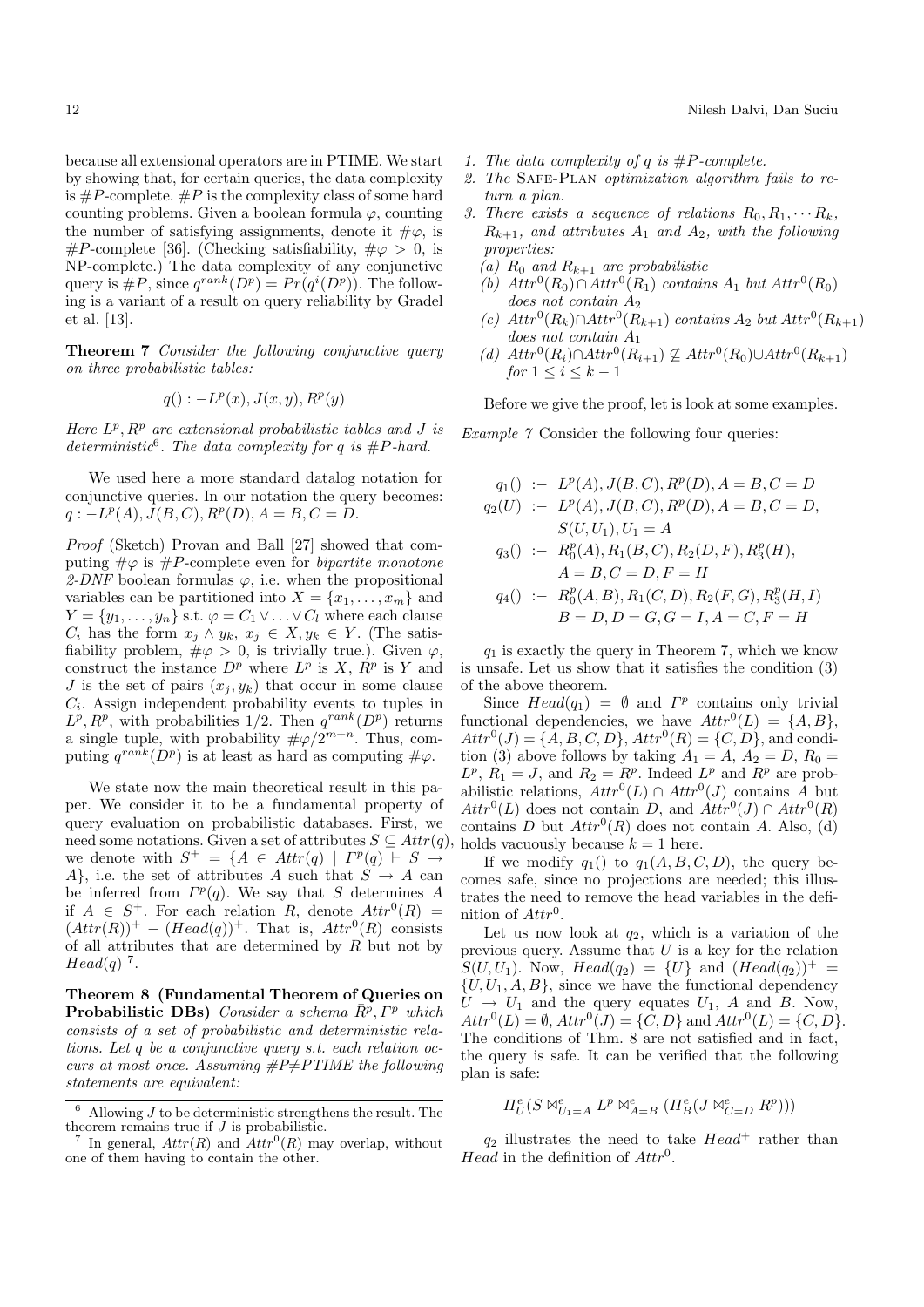Query  $q_3$  shows that the length of the sequence of relations that satisfy condition (3) could be arbitrarily large<sup>8</sup>. The only probabilistic relations here are  $R_0^p$ and  $R_1^p$ , and the only sequence that satisfies Thm 8 is  $R_0^p, R_1, R_2, R_3^p$ . This query is unsafe, while if we drop any relation from the query, it becomes safe.

Finally, query  $q_4$  shows the need for the property (d) in condition (3). With  $A_1$  and  $A_2$  and  $A_2$  as  $H$ , the query satisfies properties  $(a)$ , $(b)$  and  $(c)$  but fails  $(d)$ . This query is safe, with the following safe plan

$$
\Pi_{\{ \}}^e \left( \begin{array}{c} \Pi_B(R_0^p \bowtie_{A=C,B=D}^e R_1) \bowtie_{B=D}^e \\ \Pi_D(R_2 \bowtie_{F=H,G=I}^e R_3^p) \end{array} \right)
$$

Theorem 8 provides a sharp separation of feasible and infeasible queries on probabilistic databases. It also shows that all the queries that can be evaluated in polynomial time can in fact be evaluated using a safe plan.

Before we give the proof, we need a simple result.

Lemma 4 Let q by any query and A be any attribute not in  $Head(q)$ . Let  $q_A$  denote the query obtained by adding A to the head variables. Then,  $\Pi^e_A(q_A)$  is safe if  $A \in$  $Attr^0(R^p)$  for all  $R^p \in PRels(q)$ .

*Proof* For  $\Pi_A^e(q_A)$  to be safe, Eq 1 must hold. It holds because for any probabilistic relation  $R^p$ , if  $A \in \text{Attr}^0(R^p)$ , then  $Attr(R^p) \rightarrow A$  and hence,  $R^p.E \rightarrow A$ .

Now we prove Thm 8.

## Proof (Theorem 8)

 $(1) \Rightarrow (2)$  is obvious, since any safe plan has data complexity in PTIME.

 $(2) \Rightarrow (3)$  Let us assume that SAFE-PLAN algorithm fails on  $q$ . Then, it must have a sub-query  $q'$  such that (i) it has no separation and (ii) for every  $A \in \text{Attr}(q')$  –  $Head(q'), \Pi_{Head(q')}^e(q'_A)$  is not safe where  $q'_A$  is the query  $q'$  with A added to head.

For each attribute in  $Attr(q') - Head(q')$ , by Lemma 4, there is at least one probabilistic relation that does not determine that attribute. Let  $A_1$  be the attribute that is determined by the largest number of probabilistic relations and let  $\bar{R}_{A_1}$  be the set of those probabilistic relations. There is at least one probabilistic relation not contained in  $\overline{R}_{A_1}$ . Let  $R'$  be one such relation. Since the query has no separation, the constraint graph  $G(q')$  (defined in Sec 4.3) is connected. Its easy to see that an edge between two relations  $R_1$  and  $R_2$  in  $G(q')$  implies  $Attr^0(R_1)$  and  $Attr^0(R_2)$  intersect. Thus, there is a sequence of relations  $R_1, R_2 \cdots R_k, R_{k+1} = R'$  such that  $R_1 \in \overline{R}_{A_1}$  and

$$
Attr^0(R_i) \cap Attr^0(R_{i+1}) \neq \emptyset \quad (1 \le i \le k)
$$
 (4)

Consider the shortest such sequence. Let  $A_2$  be any attribute in  $Attr^0(R_k) \cap Attr^0(R_{k+1})$ . There is at least

one relation  $R_0 \in \overline{R}_{A_1}$  that does not determine  $A_2$  (otherwise  $|\bar{R}_{A_2}|$  would be strictly greater that  $|\bar{R}_{A_1}|$ ). We claim that the sequence  $R_0, R_1, \ldots, R_k, R_{k+1}$  satisfies all the four properties. We have  $R_0$  and  $R_{k+1}$  probabilistic, hence  $(a)$  holds.  $(b)$  and  $(c)$  follows from our construction. If  $k = 1$ , (d) holds vacuously. If  $k > 1$ , observe that  $Attr^0(R_0)$  must be disjoint from  $Attr^0(R_i)$  for  $i > 1$ , otherwise we can obtain a shorter sequence that connects  $\overline{R}_{A_1}$  and  $R'$ . Similarly,  $Attr^0(R_{k+1})$  must be disjoint from  $Attr^0(R_i)$  for  $1 \leq i \leq k-1$ . (d) follows from these properties.

 $(3) \Rightarrow (1)$  We prove this by extending the ideas in Th. 7. We show a reduction from the problem of counting the number of assignments of bipartite monotone 2-DNF to evaluating the query q.

Let  $X = \{x_1, \ldots, x_m\}, Y = \{y_1, \ldots, y_n\}$  and  $\varphi =$  $C_1 \vee \ldots \vee C_l$  where each clause  $C_i$  has the form  $x_{f(i)} \wedge y_{f(i)}$ . We will construct a database as follows. Consider a single relation  $R_U$ , which we call the *universal table*, whose attributes are the union of the attributes of all the relations that occur in the query. We partition the attributes into four sets:  $S_X$  consists of attributes in  $Attr^0(R_0)$  –  $Attr^0(R_{k+1}), S_Y$  consists of  $Attr^0(R_{k+1}) -Attr^0(R_0),$  $S_0$  is  $(Attr^0(R_0) \cup Attr^0(R_{k+1})) \cup (Head(q)) +$ , and  $S_C$ consists of all the remaining attributes.

We populate  $R_U$  with l tuples, one corresponding to each clause, as follows: in row i, assign a value of  $x_{f(i)}$ to all variables in  $S_X$ , a value of  $y_{f(i)}$  to variables in  $S_Y$ , a constant value 0 to variables in  $S_0$  and a value of  $C_i$  to variables in  $S_C$ . From this table, construct individual tables by taking the projections on corresponding columns. For tables  $R_0$  and  $R_{k+1}$ , let all events have a probability of 0.5 (which we can assign because both of them are probabilistic) and let all other tables have events with probability 1. The resulting database satisfies all the functional dependencies. To see why, consider any FD,  $\bar{A} \rightarrow A'$ , where  $\bar{A}$  is a set of attributes and  $A'$  is an attribute. For this to be violated, one of the following must hold: (i)  $\overline{A} \subseteq S_0$  and  $A' \notin S_0$ , (ii)  $\overline{A} \subseteq S_0 \cup S_X$  and  $A' \in S_Y$ , (iii)  $\overline{A} \subseteq S_0 \cup S_Y$  and  $A' \in S_X$ . None of the three cases is possible:  $S_0$  is equal to  $(Attr(R_0))^+ ∩ (Attr(R_{k+1}))^+, S_0 ∪ S_X$  is  $(Attr(R_0))^+$ and  $S_0 \cup S_Y$  is  $(Attr(R_{k+1}))^+$ , and all of these sets are closed under implication.

**Claim:** The query  $q$ , when evaluated on the above database, returns a single tuple with all attributes 0, with probability equal to  $\#\varphi/2^{m+n}$ .

First, since  $Attr^0(R_0)$  does not intersect with  $S_C$  but contains  $S_X$ , the relation  $R_0$  will have m tuples corresponding to m distinct values of  $S_X$  attributes. We use the variable names  $x_1, \ldots, x_m$  to denote corresponding events. Similarly, the relation  $R_{k+1}$  will have n distinct tuples with events denoted by  $y_1, \ldots, y_n$ . Now, consider the intensional evaluation of  $q$  that first joins everything and then projects on  $Head(q)$ . When we join all the tables back using the join conditions in the query, we get back the  $R_U$  table. This is due to the  $S_C$  variables. Note

<sup>8</sup> Cor. 1 says that when the schema contains only probabilistic relations, we never need a sequence of relations more than three.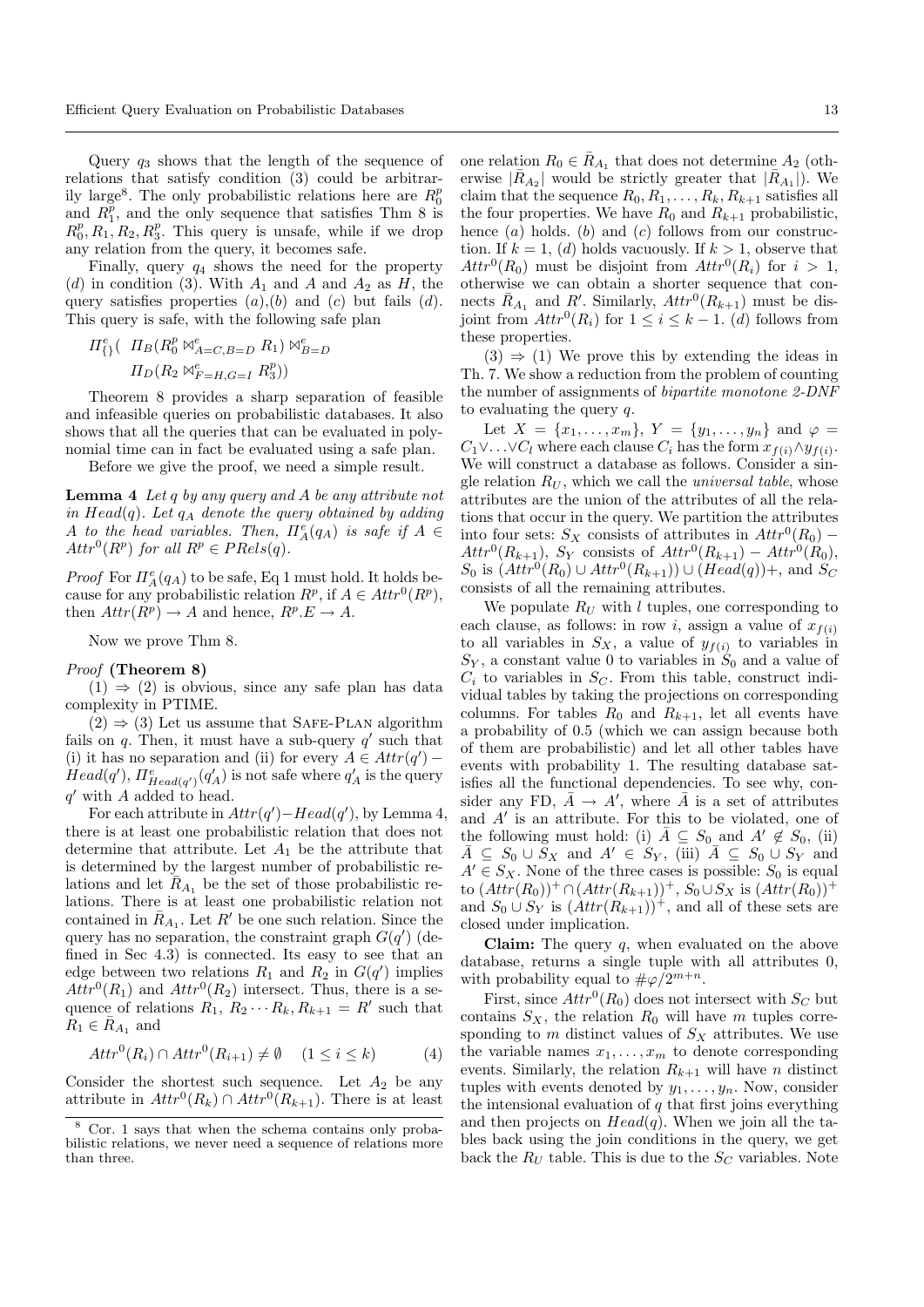that for  $1 \leq i \leq k$ ,  $Attr^0(R_i) \cap Attr^0(R_{i+1})$  must contain at least one attribute from the set  $S_C$  because of the property  $(d)$ . Thus,  $S_C$  attributes connect a tuple  $x_i$  in  $R_0$  with  $y_j$  in  $R_{k+1}$  if and only if  $(x_i \wedge y_j)$  is a clause in  $\varphi$ . The join results in precisely l tuples, with complex events corresponding to the clauses in  $\varphi$ . When we project this table on  $Head(q)$ , since  $Head(q) \subseteq S_0$ , we get just one tuple whose complex event is the formula  $\varphi$ . Since all truth assignments have the same probability, the probability of  $\varphi$  is  $\#\varphi/2^{m+n}$ .

Corollary 1 Consider the special case of Thm. 8 where all relations are probabilistic, i.e. there are no deterministic relations. Then, condition (3) of the theorem can be replaced by the following simpler condition:

3'. There exists three relations  $R_0$ ,  $R_1$  and  $R_2$ , and attributes  $A_1$  and  $A_2$ , s.t.  $Attr^0(R_0) \cap Attr^0(R_1)$  contains  $A_1$  but not  $A_2$ , and  $Attr^0(R_1) \cap Attr^0(R_2)$  contains  $A_2$  but not  $A_1$ .

*Proof* It is easy to check that  $(3')$  above implies  $(3)$  in Thm. 8. To prove in the other direction, consider the sequence  $R_0, R_1, \ldots, R_k, R_{k+1}$  in (3). We will show that  $R_0$ ,  $R_1$  and  $R_2$  satisfy the properties above. If  $k = 1$ , this holds trivially. If  $k > 1$ , let  $A'_2$  be any attribute in  $Attr^0(R_1) \cap Attr^0(R_2) -Attr^0(R_0)$ , which exists by property (d). Thus,  $Attr^0(R_0) \cap Attr^0(R_1)$  contains  $A_1$ but not  $A'_2$ , and  $Attr^0(R_1) \cap Attr^0(R_2)$  contains  $A'_2$  but not  $A_1$ .

When  $\Gamma^p$  is empty, i.e. there are no functional dependencies expect for the trivial dependencies, Cor. 1 gives us a very elegant characterization of the queries with  $\#P$ -complete complexity. A query is  $\#P$ -complete, if it contains the following pattern (shown in datalog notation), with  $x, y \notin Head(q)$ 

$$
q(\ldots) := R_0(x,\ldots), R_1(x,y,\ldots), R_2(y,\ldots),\cdots
$$

If such a pattern can not be found in the query, the data complexity of the query is  $PTIME$ .

## 6 Query Optimization

We have shown in Sec 4 that the relational algebra operators can be modified to compute the probabilities, and we introduced three new operators:  $\sigma^e$ ,  $\Pi^e$  and  $\mathbb{N}^e$ . Further, we saw that different relational algebra plans for the same query can give different answers under extensional semantics, and only a subset of plans are safe, i.e. give correct answers. In this section, we consider the problem of finding an efficient safe plan using a cost-based optimizer. Recall that the SAFE-PLAN algorithm in Sec 4.3 only gives us one safe plan. Traditional query optimizers start from one query plan and use relational algebra equivalences to search for alternate plans. However,  $\sigma^e$ ,

 $\Pi^e$  and  $\mathbb{N}^e$  do not satisfy the traditional equivalences <sup>9</sup>. For instance,  $\Pi^e$  and  $\mathbb{N}^e$  do not commute. Therefore, we give a set of transformation rules for these operators that can be used to search for alternate safe plans.

A transformation rule takes a relational algebra plan consisting of these extensional operators and produces a new plan. We say that a transformation rule is *sound* if, when applied to a safe plan, it results in a safe plan<sup>10</sup>. Below are some transformation rules:

Rule 1: [Join Commutativity] Extensional joins are commutative

$$
R \bowtie^e S \Leftrightarrow S \bowtie^e R
$$

Rule 2: [Join Associativity] Extensional joins are associative

$$
R \bowtie^e (S \bowtie^e T) \Leftrightarrow (R \bowtie^e S) \bowtie^e T
$$

Rule 3: [Cascading Projections] Successively eliminating attributes from a relation is equivalent to simply eliminating all but the attributes retained by the last projection

$$
\Pi^e_A(\Pi^e_{A\cup B}(R))\Leftrightarrow \Pi^e_A(R)
$$

Rule 4: [Pushing Projections Below a Join] A projection can be pushed below a join if it retains all the attributes used in the join.

$$
\varPi_A^e(R\bowtie^e S)\Rightarrow (\varPi_{A_1}^e(R))\bowtie^e(\varPi_{A_2}^e(S))
$$

where  $A_1$  and  $A_2$  are the attributes in R and S retained by the projection.

Rule 5: [Lifting Projections Up a Join] A Projection can not always be lifted up a join. The following transformation rule can be applied only when the top  $\Pi^e$ operator in the resulting plan satisfies the Eq. 1 of Thm. 3.

$$
(\Pi_A^e(R)) \bowtie^e S \Rightarrow \Pi_{A\cup Attrs(S)}^e(R\bowtie^e S)
$$

Theorem 9 The transformation rules described above are sound.

The soundness of rules 1 and 2 can be verified easily, rules 3 and 4 follow from Lemma 1 and Lemma 3 respectively, while Rule 5 is sound by definition. We haven't shown the rules involving  $\sigma^e$  operator, but it behaves exactly like the traditional select operator and commutes with project, join and other select operators.

Next, we study the completeness of the rules. Ideally, we would like to traverse the space of all safe plans using the above transformation rules. Given two plans  $\mathcal{P}_1$  and

<sup>&</sup>lt;sup>9</sup> Contrast this with the intensional operators  $\sigma^i$ ,  $\Pi^i$  and  $\mathbb{N}^{i}$  defined in Sec 4.1. It is shown in [12] that these operators satisfy all the equivalences that traditional operators satisfy <sup>10</sup> A sound transformation rule applied to an unsafe plan may result in a plan that is not equivalent to it. We only require that the rule produce equivalent plans when applied to safe plans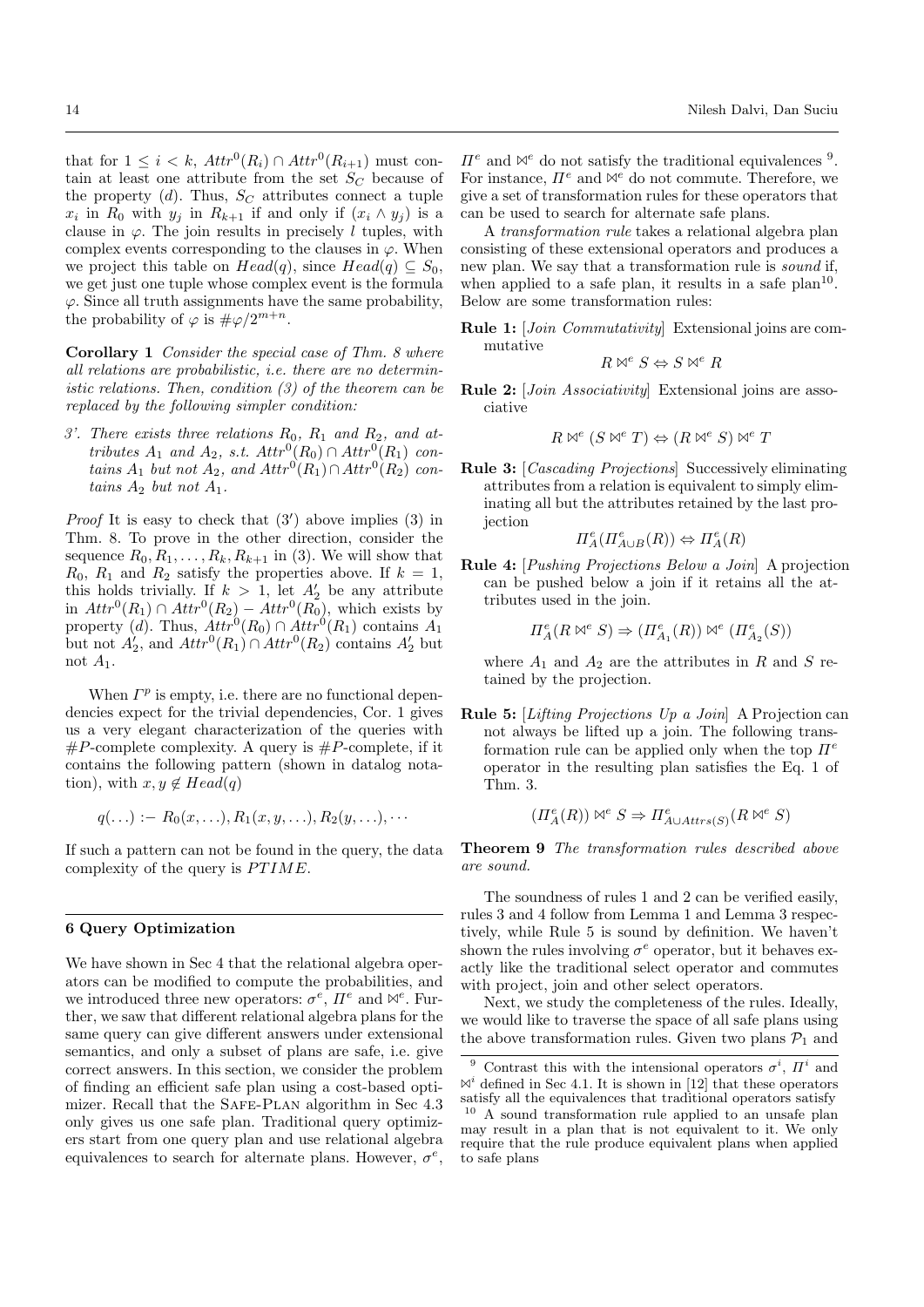$\mathcal{P}_2$ , let  $\mathcal{P}_1 \Rightarrow^* \mathcal{P}_2$  denote the statement that  $\mathcal{P}_2$  can be obtained from  $\mathcal{P}_1$  by a sequence of the above transformation rules. Note that rules 1, 2 and 3 can be applied in either direction. Also, if  $\mathcal{P}_2$  can be obtained from  $\mathcal{P}_1$  by applying rule 4, then  $\mathcal{P}_1$  can be obtained back from  $\mathcal{P}_2$ by applying rule 5. The rule will be applicable because  $\mathcal{P}_1$ , being a safe plan, will satisfy the conditions of rule 5. Hence, we have the following result.

**Lemma 5** For two safe plans  $\mathcal{P}_1$  and  $\mathcal{P}_2$ , if  $\mathcal{P}_1 \Rightarrow^* \mathcal{P}_2$ , then  $\mathcal{P}_2 \Rightarrow^* \mathcal{P}_1$ .

This makes  $\Rightarrow^*$  an equivalence relation. To emphasize this, we will use the notation  $\mathcal{P}_1 \Leftrightarrow \mathcal{P}_2$  to denote that either plan be transformed into the other. We next prove our main result for query optimization which says that the transformation rules are complete, i.e. any safe plan can be reached from any other safe plan using these transformations.

**Theorem 10** Let  $\mathcal{P}_1$  and  $\mathcal{P}_2$  be two safe plans for a query q. Then,  $\mathcal{P}_1 \Leftrightarrow^* \mathcal{P}_2$ .

Proof First, using rule 3 in the reverse direction in both  $\mathcal{P}_1$  and  $\mathcal{P}_2$ , we ensure that every  $\Pi^e$  operator removes exactly one attribute. Now, we use induction on the size of the plans.

Suppose the topmost operator in  $\mathcal{P}_1$  is a  $\Pi^e$  operator that removes the attribute A. Let  $q_A$  be the query obtained from  $q$  by adding  $A$  to the head variables. Then,  $\mathcal{P}_1 = \prod_{Heads(q)}^e(\mathcal{P}'_1)$ , where  $\mathcal{P}'_1$  is a safe plan for query  $q_A$ . Consider the operator in  $\mathcal{P}_2$  that removes the attribute A (it need not be the top operator in  $\mathcal{P}_2$ ). Let  $\mathcal{P}'_2$ be the plan obtained by removing this operator from  $\mathcal{P}_2$ . As shown in the proof of Lemma 2,  $\mathcal{P}'_2$  is a safe plan for the query  $q_A$ . By induction hypothesis,  $\mathcal{P}'_1 \Leftrightarrow^* \mathcal{P}'_2$  and hence,

$$
\mathcal{P}_1 = \Pi^e_{Heads(q)}(\mathcal{P}'_1) \Leftrightarrow \Pi^e_{Heads(q)}(\mathcal{P}'_2)
$$

Note that  $\Pi_{Heads(q)}^e(\mathcal{P}_2')$  is a plan that looks exactly like  $\mathcal{P}_2$  except that it removes the attribute A as a final operation. Using successive applications of rule 4, we can push this operation down to its original place in  $\mathcal{P}_2$  (its always safe to push a projection down). Thus,  $\Pi_{Heads(q)}^e(\mathcal{P}_2) \Leftrightarrow^* \mathcal{P}_2$ , which proves that  $\mathcal{P}_1 \Leftrightarrow^* \mathcal{P}_2$ .

If the topmost operator in  $\mathcal{P}_2$  is a  $\Pi^e$ , we can again apply the same argument. So lets assume that both of them have a  $\mathbb{N}^e$  as the top operator. Let the top join in  $P_1$  split the relations into sets S and T, and let the corresponding subplans be  $P_S$  and  $P_T$ . Thus,  $P_1 = P_S \bowtie^e P_T$ .  $S$  and  $T$  must form a separation for  $q$  since there are no projections after the join. Similarly, let the top join in  $\mathcal{P}_2$  split the relations into  $S_1 \cup T_1$  and  $S_2 \cup T_2$ , where  $S_1, S_2 \subseteq S$  and  $T_1, T_2 \subseteq T$ . Again,  $S_1 \cup T_1$  and  $S_2 \cup T_2$ form a separation. Let  $\mathcal{P}_2 = \mathcal{P}_{S_1T_1} \bowtie^e \mathcal{P}_{S_2T_2}$ . Denote  $q_{S_1T_1}$  the query represented by the plan  $\mathcal{P}_{S_1T_1}$ .  $S_1$  and  $T_1$  form a separation for  $q_{S_1T_1}$ , since S and T form a separation. By Thm. 5,  $q_{S_1T_1}$  has an equivalent safe plan of the form  $\mathcal{P}_{S_1} \bowtie \mathcal{P}_{T_1}$ , where  $\mathcal{P}_{S_1}$  only refers to relations in  $S_1$  and  $\mathcal{P}_{T_1}$  only refers to relations in  $T_1$ . By induction hypothesis,  $\mathcal{P}_{S_1T_1} \Leftrightarrow \mathcal{P}_{S_1} \bowtie \mathcal{P}_{T_1}$ . Using similar argument, we get  $\mathcal{P}_{S_2T_2} \Leftrightarrow \mathcal{P}_{S_2} \bowtie \mathcal{P}_{T_2}$  for some plans  $\mathcal{P}_{S_2}$ and  $\mathcal{P}_{T_2}$ . We have

$$
\begin{array}{ll}\mathcal{P}_{2}&=&\mathcal{P}_{S_{1}T_{1}}\bowtie^{e}\mathcal{P}_{S_{2}T_{2}}\\&\Leftrightarrow^{*}&(\mathcal{P}_{S_{1}}\bowtie^{e}\mathcal{P}_{T_{1}})\bowtie^{e}(\mathcal{P}_{S_{2}}\bowtie^{e}\mathcal{P}_{T_{2}})\\&\Leftrightarrow^{*}&(\mathcal{P}_{S_{1}}\bowtie^{e}\mathcal{P}_{S_{2}})\bowtie^{e}(\mathcal{P}_{T_{1}}\bowtie^{e}\mathcal{P}_{T_{2}})\end{array}
$$

The last equivalence uses the rules 1 and 2 to reorder the joins. We again use induction hypothesis on these subplans to get  $(\mathcal{P}_{S_1} \bowtie^e \mathcal{P}_{S_2}) \Leftrightarrow^* \mathcal{P}_S$  and  $(\mathcal{P}_{T_1} \bowtie^e \mathcal{P}_{T_2}) \Leftrightarrow^* \mathcal{P}_T$ . This proves that  $\mathcal{P}_1 \Leftrightarrow^* \mathcal{P}_2$ .

#### 7 Unsafe Plans

When a query's data complexity is  $#P$ -complete, then Safe-Plan fails to return a plan. Since this can indeed happen in practice, we address it and propose two solutions.

#### 7.1 Least Unsafe Plans

Here we attempt to pick a plan that is less unsafe than others, i.e. minimizes the error in computing the probabilities. Recall from Eq.(1) that  $\Pi_{A_1,...,A_k}^e$  is safe in  $\Pi_{A_1,\ldots,A_k}^e(q)$  iff  $A_1,\ldots,A_k,R^p.E \to Head(q)$  for every  $R^p$ . Let  $\tilde{\bar{B}} = \{A_1, \ldots, A_k, R^p.E\} \cap Attr(R^p)$  (hence  $R^p.E \in$  $\overline{B}$ ) and  $\overline{C} = Head(q) \cap Attr(R^p)$ . Define  $\overline{R}_{fanout}^p$  to be the expected number of distinct values of  $\overline{C}$  for a fixed value of the attributes  $\bar{B}$ . In a relational database system, it is possible to estimate this value using statistics on the table  $R^p$ . Define the degree of unsafety of  $\Pi_{A_1,...,A_k}^e$  to be  $max_{R^p \in PREL(Q)}(R_{fanout}^p-1)$ . Thus, a safe project has degree of unsafety 0. Also, the higher the degree of unsafety, the higher is the expected error that would result from using the extensional semantics for that project operator.

We modify Algorithm 1 to cope with unsafe queries. Recall that the algorithm tries to split a query  $q$  into two subqueries  $q_1, q_2$  s.t. all their join attributes are in  $Head(q)$ . Now we relax this: we allow joins between  $q_1$ and  $q_2$  on attributes not in  $Head(q)$ , then project out these attributes. These projections will be unsafe, hence we want to minimize their degree of unsafety. To do that, we pick  $q_1$ ,  $q_2$  to be a minimum cut of the graph, where each edge representing a join condition is labeled with the degree of unsafety of the corresponding project operation $^{11}$ . The problem of finding minimum cut is polynomial time solvable as a series of network flow problems or using the algorithm of Stoer and Wagner [33].

<sup>&</sup>lt;sup>11</sup> The estimator of  $R_{fanout}^p$  should make sure that the estimated value is 0 only when the FD holds, otherwise the algorithm may favor 'expected' safe plans over truly safe plans.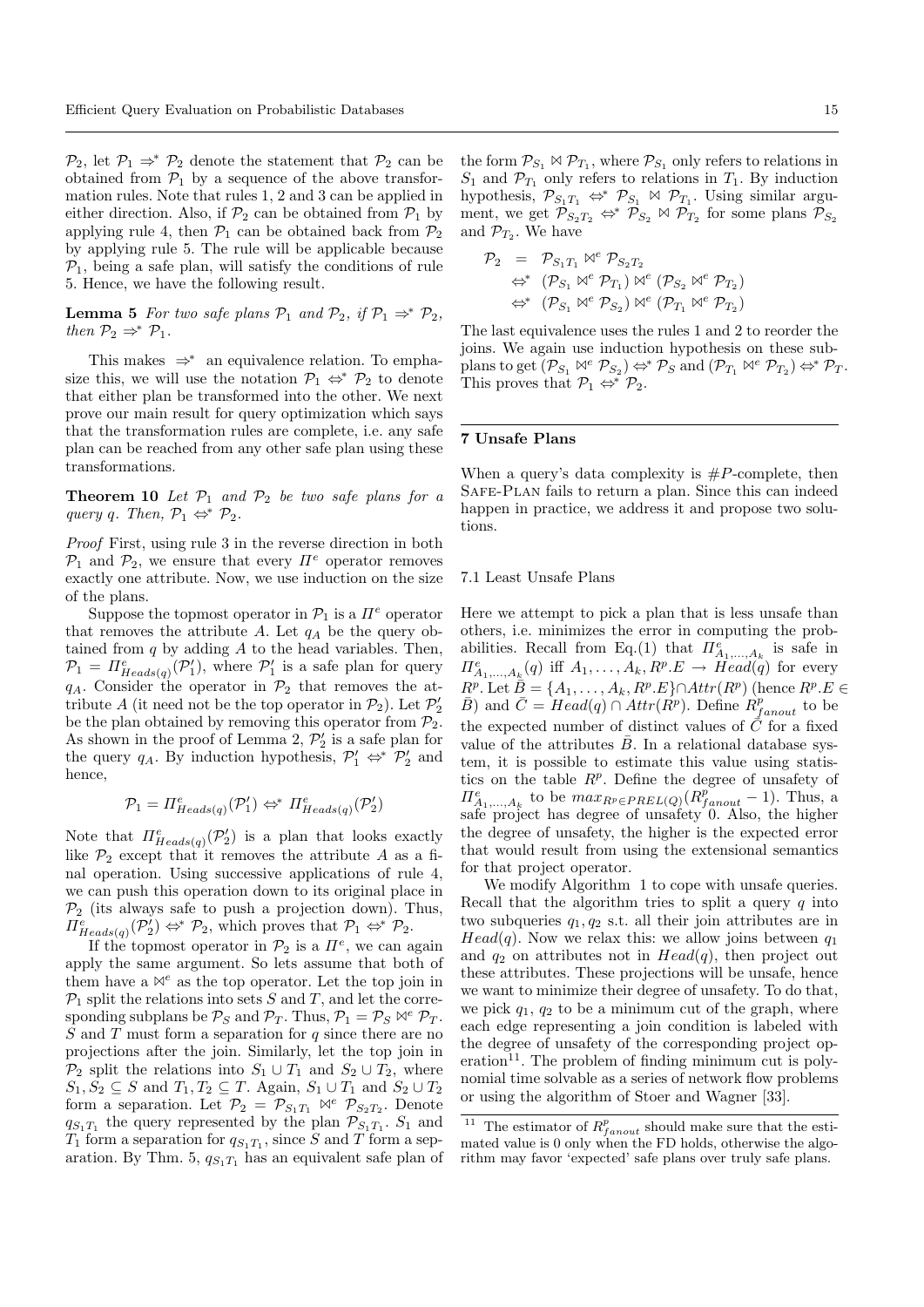#### 7.2 Monte-Carlo Approximations

As an alternative, we present now an algorithm based on a Monte-Carlo simulation, which runs in polynomial time and approximates the probabilities to arbitrary precision.

Given a conjunctive query  $q$  over probabilistic relations  $R_1^p, R_2^p \cdots R_k^p$ , let  $q'$  be the query obtained from q by making it return all the variables in its body, i.e.  $Head(q') = Attr(q') =Attr(q)$  and  $q = \Pi_{Head(q)}(q').$ Also, let q' return all event attributes  $\bar{E} = R_1^p \cdot \hat{E}, \ldots,$  $R_k^p.E$ . Evaluate q' over the database (without any probability calculations) and group the tuples in the answer based on the values of their attributes  $Head(q)$ . Consider one such group, and assume it has n tuples  $t_1, \ldots, t_n$ . The group defines the following complex event expression:  $\bigvee_{i=1}^{n} C_i$ , where each  $C_i$  has the form  $e_1 \wedge \ldots \wedge e_k$ . We need to compute its probability, since this will be the probability of one tuple in  $q^{rank}(D^p)$ . We are back to the problem of evaluating the probabilities of complex events, but now these events  $C_i$  are in disjunctive normal form (DNF). Before we describe the techniques to evaluate the probabilities of DNF formulas, let us look at an example.

Consider the probabilistic database given in Fig. 2 and the query in Fig. 3 (b). We have

$$
q(u) : Sp(x, y), Tp(z, u), y = z
$$

We create a new query  $q'$  that returns all the variables in its body, which is as follows:

$$
q(u, x, y, z): Sp(x, y), Tp(z, u), y = z
$$

When we evaluate it over the probabilistic database, we get the following result:

|  | z | u | E)               |
|--|---|---|------------------|
|  |   |   | $s_1 \wedge t_1$ |
|  |   |   | $s_2 \wedge t_1$ |

Observe that since the new query returns all the variables in its body, there are no projections and every event is a conjunction of atomic events. We do a final projection at the end, giving us a single tuple  $\{p'\}$  whose event is the DNF expression  $(s_1 \wedge t_1) \vee (s_2 \wedge t_1)$ .

The problem of evaluating the probability of a boolean expression, even when restricted to DNF formulas, is  $\#P$ -complete [36]. However, it can be approximated efficiently using the Monte Carlo algorithm described by Karp  $[18]$ : given a DNF formula with N clauses and any  $\epsilon$  and  $\delta$ , the algorithm runs in time  $O(N/\epsilon^2 \ln 1/\delta)$ , and guarantees that the probability of the error being greater that  $\epsilon$  is less than  $\delta$ .

In our case,  $N$  for a given output tuple is the number of tuples that got merged during the final projection to produce the output tuple. The simulation algorithm runs in time linear in  $N$  and hence, linear in the size of the intermediate result before the final projection. As a

final note, if  $N$  is very small, an exact algorithm may be applied in place of the simulation. This choice can be made independently for each output tuple.

## 8 Extensions

#### 8.1 Relations with Repeated Events

The various results and the query evaluation technique we have described so far assume that all the events in probabilistic relations are distinct. However, there are several scenarios that require multiple tuples sharing a common event. Consider a relation Casts(actorname, filmname) and a query with an approximate predicate Casts.actorname  $\approx \cdots$ . Given two tuples with the same actor name, the user either wants both of them or none of them. Thus, a common event should be associated with both the tuples, rather than each one of them independently satisfying the predicate. This choice also affects the probabilities of the resulting tuples. Suppose the user simply wants to return a list of actors (with the predicate Casts.actorname  $\approx \cdots$ ). If an actor that approximately matches the predicate appears 100 times in the relation with independent events, its final probability in the answer would be very high. On the other hand, if the same event is given to all these tuples, the final probability will not depend on how many times the actor appears in the database.

Fortunately, handling repeated events is easy in our framework. A user can specify them by using functional dependencies involving the event attributes. In the above example, the query predicate induces the following dependency: Casts.actorname  $\rightarrow$  Casts.E. For the query evaluation algorithms to work, we can use the following four-step procedure:

- 1. Normalize the schema: we create a virtual schema that represents the same data in normalized form, such that no probabilistic table has repeated events. This is achieved as follows: for each probabilistic table  $T^P$  where the events in  $T^P.E$  are not unique, we decompose it into two tables, a deterministic table  $T_1$  and a probabilistic table  $T_2^P$ .  $T_2^P$  stores all the distinct events of  $T^P$ . It also has an attribute  $EID$ that stores a unique identifier for each distinct event.  $T_1$  is the deterministic part of  $T^P$  along with an extra attribute EID that refers to the corresponding events in  $T_2$ . Thus, joining  $T_1$  and  $T_2^P$  gives us back the original table  $T^P$ . This decomposition achieves our objective: the new schema represents the same data and further, every probabilistic table in it has unique events. Note that this is only a virtual schema: we do not transform the data into the new schema.
- 2. Translate original query into new schema: this is easy, every occurrences of  $T^P$  in the query is replaced by the join  $T_1 \bowtie_{EID} T_2^P$  (this is done for each  $T^P$  that is decomposed in step 1)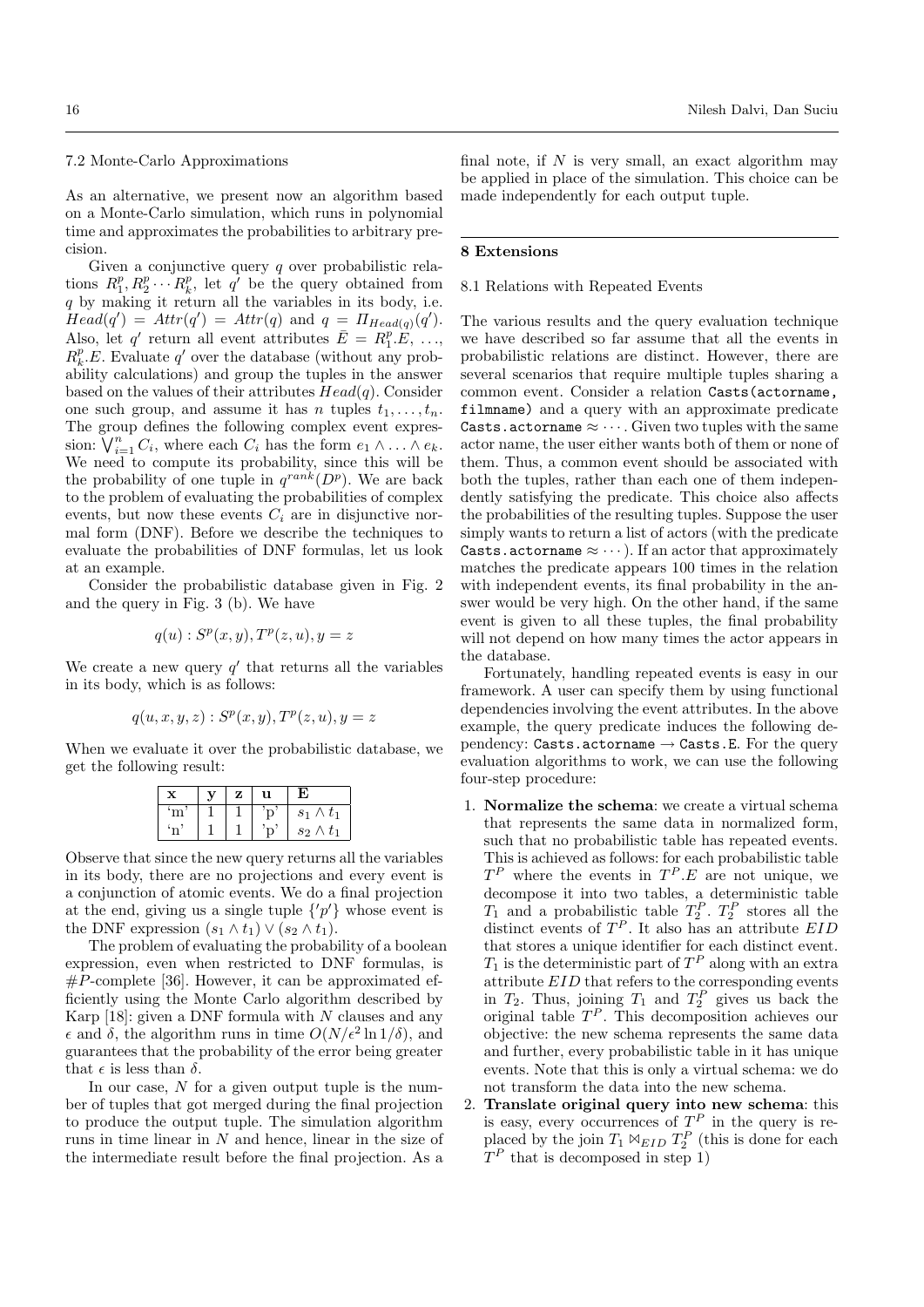- 3. Find a safe plan: using our query evaluation algorithm, we find a safe plan  $P'$  for the translated query over the new schema.
- 4. Translate back to original schema: we translate the safe plan  $P'$  into a plan P over original schema. We replace each occurrence of  $T_1$  and  $T_2^P$  with a plan that compute them from  $T^P$  using projections. These projections will not be probabilistic projections but normal projections without any probability calculations.

We illustrate this procedure with an example. Consider two probabilistic relations  $R^P(A, B)$  and  $S^P(C, D)$ .  $R^P$  has all distinct events while  $S^P$  has a distinct event for each value of D. Thus, we have  $\{S^P.E \to S.C\}$  and  $\{S^P.C \to S.E\}$ . Now, consider the query

$$
q(x) : -R^P(x, y), S^P(y, z)
$$

To find a safe plan, first we create a new schema. We decompose  $S^P$  into two relations,  $S_1(C, D, EID)$  and  $S_2^P(EID)$ . Thus, the following holds in the new schema:  $\{\bar{S}_1.EID \rightarrow S_1.C\}$  and  $S_1.C \rightarrow S_1.EID\}$ . Next we translate  $q$  into a query  $q'$  over the new schema. We have

$$
q'(x) : -RP(x, y), S1(y, z, ed), S2P(eid)
$$

Using the SAFE-PLAN algorithm given in Sec 4.3, we get the following plan for  $q'$ 

$$
P' = \Pi_A(R^P \bowtie_{B=C}^P (\Pi_{B, EID}(S_1) \bowtie_{EID} S_2^P))
$$

Finally, we substitute  $S_2^P$  with a plan that projects  $S^P$  on E and substitute  $S_1^P$  with a plan that projects  $S^P$ on  $A,B$  and  $E$ .

Note that repeated events provide, in a limited way, support for specifying dependencies between tuples. Supporting arbitrary dependencies between tuples in an efficient manner is beyond the scope of this paper.

#### 8.2 Additional operators

So far, we have limited our discussion to conjunctive queries, or, equivalently to the algebra consisting of  $\sigma$ ,  $\Pi$  and  $\times$ . We show now how to extend these techniques to  $\cup, -, \gamma$  (union, difference, group by-aggregate). A large fragment of SQL queries, including queries with nested sub-queries, aggregates, group-by and existential/universal quantifiers can be expressed in this logical algebra [35]. (We omit  $\delta$  (duplicate elimination) since we only consider queries with set semantics, i.e.  $\delta$  is implicit after every projection and union.) Fig. 9 describe the extensional semantics for these operators, using the functional notation.

The treatment of union and set difference operators with intensional semantics is given in [12]. Similarly, aggregate queries have been considered by Sadri [30] and Ross et al. [28] using possible worlds approach. Our aim,

$$
\begin{array}{lcl} Pr_{p\cup ^e p'}(t) &=& 1 - (1 - Pr_p(t))(1 - Pr_{p'}(t))\\ Pr_{p-^e p'}(t) &=& Pr_p(t) \times (1 - Pr_{p'}(t))\\ Pr_{\gamma^e_{\tilde{A}, \min(B)}(p)}(t,v) &=& Pr_{\pi^e_{\tilde{A}}(\sigma^e_{B=v}(p))}(t) \times \\ Pr_{\gamma^e_{\tilde{A}, \max(B)}(p)}(t,v) &=& Pr_{\pi^e_{\tilde{A}}(\sigma^e_{B=v}(p))}(t) \times \\ & & (1 - Pr_{\pi^e_{\tilde{A}}(\sigma^e_{B=v}(p))}(t) \times \\ & & (1 - Pr_{\pi^e_{\tilde{A}}(\sigma^e_{B>v}(p))}(t)) \end{array}
$$

Fig. 9 Extensional Semantics for Union, Set difference, Min, Max

as with conjunctive queries, it to study when the cheap extensional evaluation can be used in place of the expensive possible worlds approach. The following theorem gives sufficient conditions under which it is safe to use the extensional semantics for these operators.

**Theorem 11** Let  $q, q'$  be conjunctive queries.

- 1. ∪<sup>e</sup> is safe in  $q \cup^e q'$  if  $PRels(q) \cap PRels(q') = \phi$ .
- 2.  $-e$  is safe in  $q \cap^e q'$  if  $PRels(q) \cap PRels(q') = \phi$ .
- 3.  $\gamma_{\bar{A},agg(B)}$  is safe in  $\gamma_{\bar{A},agg(B)}(q)$  if  $\Pi_{\bar{A}}(q)$  is safe, where  $agg\$ is min or max, i.e. they have the same condition for safety as the projection operator.

The conditions are intuitive. For instance, in  $q \cup^e q'$ , if  $PRels(q)$  and  $PRels(q')$  do not contain a common relation, then the complex events in  $q$  and  $q'$  will be independent, and hence, the extensional semantics will work. The conditions are not necessary:  $q$  and  $q'$  may contain a common relation, but with disjoint SELECT clauses on that relation, so that the common relation does not contribute the same events to  $q$  and  $q'$ . While a more detailed condition can be worked out, there is a much bigger and challenging open problem: is there a dichotomy result, analogous to Thm. 8, for queries with these operators? In other words, if there is no extensional plan for a query, does it mean that the query has high complexity?

In the case of sum, the aggregated attribute may take values that are not in the input table. For instance, consider a simple sum query over a single probabilistic table with 50 tuples. There are  $2^{50}$  possible worlds defined by this table and each world can potentially have a distinct value of the sum. In the true spirit of the possible worlds semantics, all of these  $2^{50}$  sums should be returned as the answer along with their probabilities. Instead, it may be more useful to the user if we simply compute the expected value of the sum. Both of these two semantics has been considered in the literature. Computing the expected value of the sum is much easier, using the linearity of expectations. According to the linearity of expectations, if there are tuples  $t_1, \ldots, t_k$  with probabilities  $p_1, \ldots, p_k$  and values  $v_1, \ldots, v_k$ , then the expected value of the sum is  $p_1v_1 + \ldots + p_kv_k$ . This holds irrespective of whether the tuples are independent or not, so it also applies to tuples from an intermediate result. Thus, once the input to the sum operator has been evaluated, using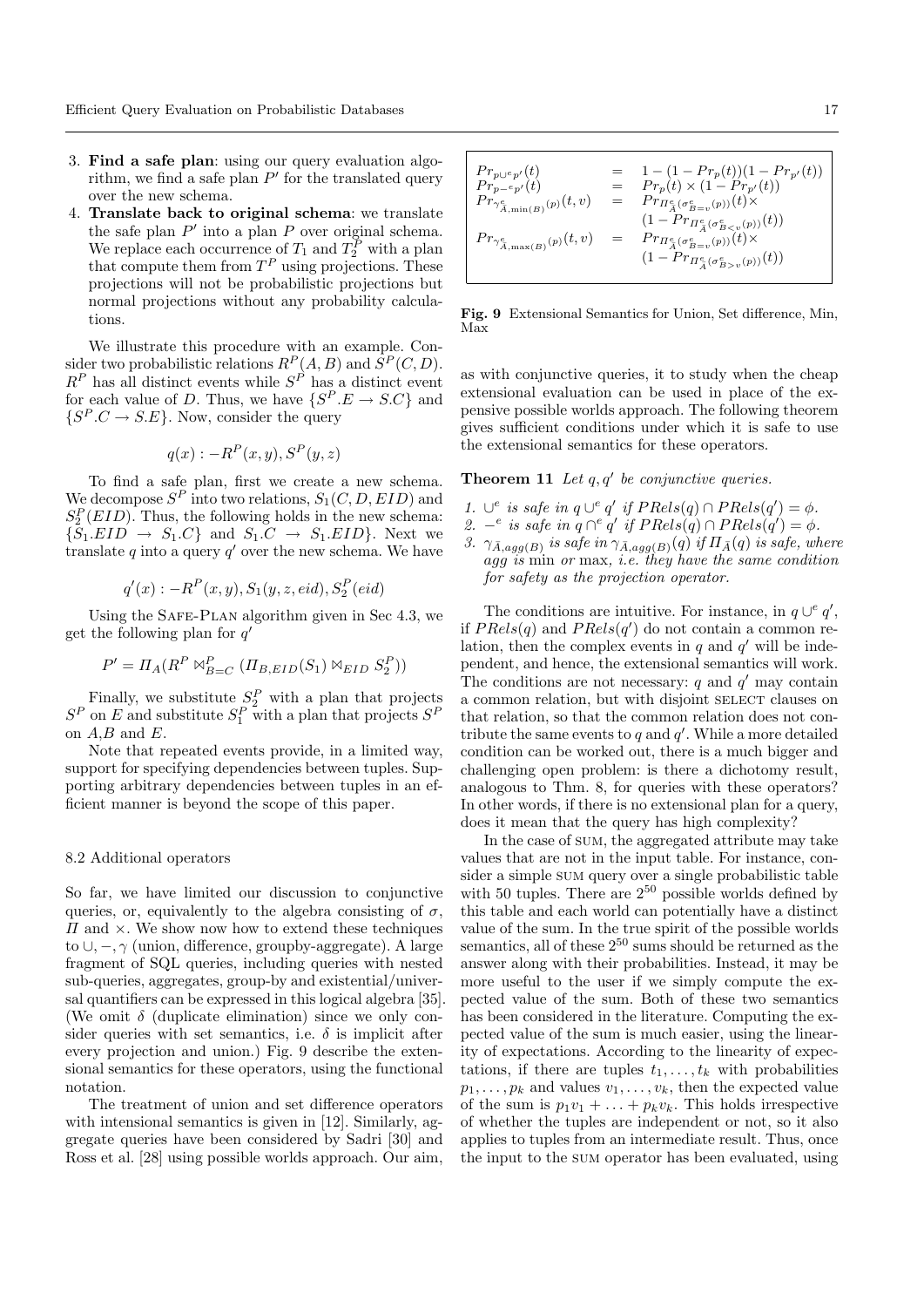either a safe plan or simulation, the expected value of sum can easily be computed. The COUNT aggregate can be treated in a similar fashion.

Having clause A having clause with min or max aggregate does not pose additional difficulty, because once the aggregate has been computed for each group, the HAVING clause gets translated into a simple SELECT condition. This does not work for SUM and COUNT, since we only compute their expected values. Processing a having clause with sum or count efficiently is a much harder problem and beyond the scope of this work.

Self-joins All of our techniques apply in the presence of self-joins involving deterministic tables. However, they do not work when there is a self-join involving a probabilistic table. We argue that a query  $q^{\approx}$  with uncertain predicates rarely results in self-join, even if the same table R occurs twice in  $q^{\infty}$ . For instance, consider the query

$$
R(x, y, z), R(x', y', z'), x = x', y \approx' ABC', z' \approx' DEF'
$$

The query would have a self join between two occurrences of R, each being probabilistic because of the uncertain predicates. However, because of the different uncertain predicates on the two occurrences, the system will make two probabilistic "copies":  $R_1^p$  and  $R_2^p$ . Thus, there is no self-join in the resulting query.

Nevertheless, self-joins are important from the perspective of probabilistic databases in general. A self-join does not rule out a safe extensional plan. A self-join is safe when tuples are guaranteed not to join with themselves. For instance, if a query contains a self-join between  $R^P$  renamed as  $R_1$  and  $R_2$ , conditions like  $(R_1.id <$  $R_2.id)$  or  $(R_1.type = A$  and  $R_2.type = B)$  makes sure that no tuple in  $R^P$  joins with itself. Even when tuples join with themselves, queries can have a safe plan. For instance, consider the query

$$
q(x, y, z) : -RP(x, y), RP(x, z)
$$

It can be written as the union of following two queries:

$$
q_1(x, y, y) := RP(x, y)
$$
  
\n $q_2(x, y, z) := RP(x, y), RP(y, z), y \neq z$ 

Now, both the queries can be evaluated using a safe plan  $(q_2)$  has safe plan because tuples do not join with themselves), and the results can be combined. Such a decomposition is not always possible. A complete dichotomy result for queries with self-joins seems challenging and we leave it as an open problem.

fine even in the presence of self-joins.

Extending the optimization algorithm Safe-Plan is extended to handle each block of conjunctive queries separately. As an example, the query in Section 1, asking for an actor whose name is like 'Kevin' and whose first 'successful' movie appeared in 1995, has a safe plan as shown below:

 $\Pi_{name}(A \bowtie_{actorid}$  $(\sigma_{year=1995}(\gamma_{actorid,min(year)}(H_{actorid,year}C)))$ 

## 9 Atomic Predicates

Our main motivation is executing a query with uncertain predicates  $q^{\approx}$  on a deterministic database D. As we saw, our approach is to apply the uncertain predicates first, and generate a probabilistic database  $D^p$ , then evaluate  $q$  (without the uncertain predicates). We discuss here briefly some choices for the uncertain predicates proposed in the literature. All proposals have a notion of closeness between two data values. This is domain dependent and can be classified into three categories:

- Syntactic closeness This applies to domains with proper nouns, like people's names. Edit distances, q-grams and phonetic similarity can be employed. The excellent surveys on string matching techniques by Zobel and Dart [39] and Navarro [22] describe more than 40 techniques and compare them experimentally. Navarro also has a discussion on the probability of string matching. In our system, we used the 3-gram distance, which is the number of triplets of consecutive letters common to both words.
- Semantic closeness This applies to domains that have a semantic meaning, like film categories. A user query for the category 'musical' should match films of category 'opera'. Semantic distance can be calculated by using TF/IDF or with ontologies like Wordnet [37]. We do not support them in our system currently.
- Numeric closeness This applies to domains like price and age. Distance can be just the difference of the values.

Depending on the semantics of the attributes, the distance metric to use can be specified a priori for each attribute. Once distances are defined between two values of an attribute, they need to be meaningfully converted into probabilities. One way of converting is to fit a distribution curve on the distances. An example is a Gaussian curve centered around the distance 0 where it takes value 1. The variance of the Gaussian curve, which reflects the importance given to the match on that attribute, can be set depending on the domain or user preferences. In our experiments, we used fixed, query independent values, for the variances. An ideal system should use metrices based on user studies or learn from relevance feedbacks but developing techniques for these is beyond the scope of this work.

Of course, the Monte-Carlo simulation algorithm works bility events. For example consider the uncertain pred-Finally, one issue is when to generate new probaicate Product.category  $\approx$  ... and assume there are two products with the same category. Should they result in two independent probabilistic events with the same probabilities, or in the same probabilistic events? Both choices are possible in our system. In the first case the functional dependency is Product<sup>p</sup>.key  $\rightarrow$  Product<sup>p</sup>.E while in the second the FD is Product<sup>p</sup>.category  $\rightarrow$ Product<sup>p</sup>.E. In the latter case, we will have a relation with repeated events and will need to use the techniques of Sec. 8.1 to generate safe plans.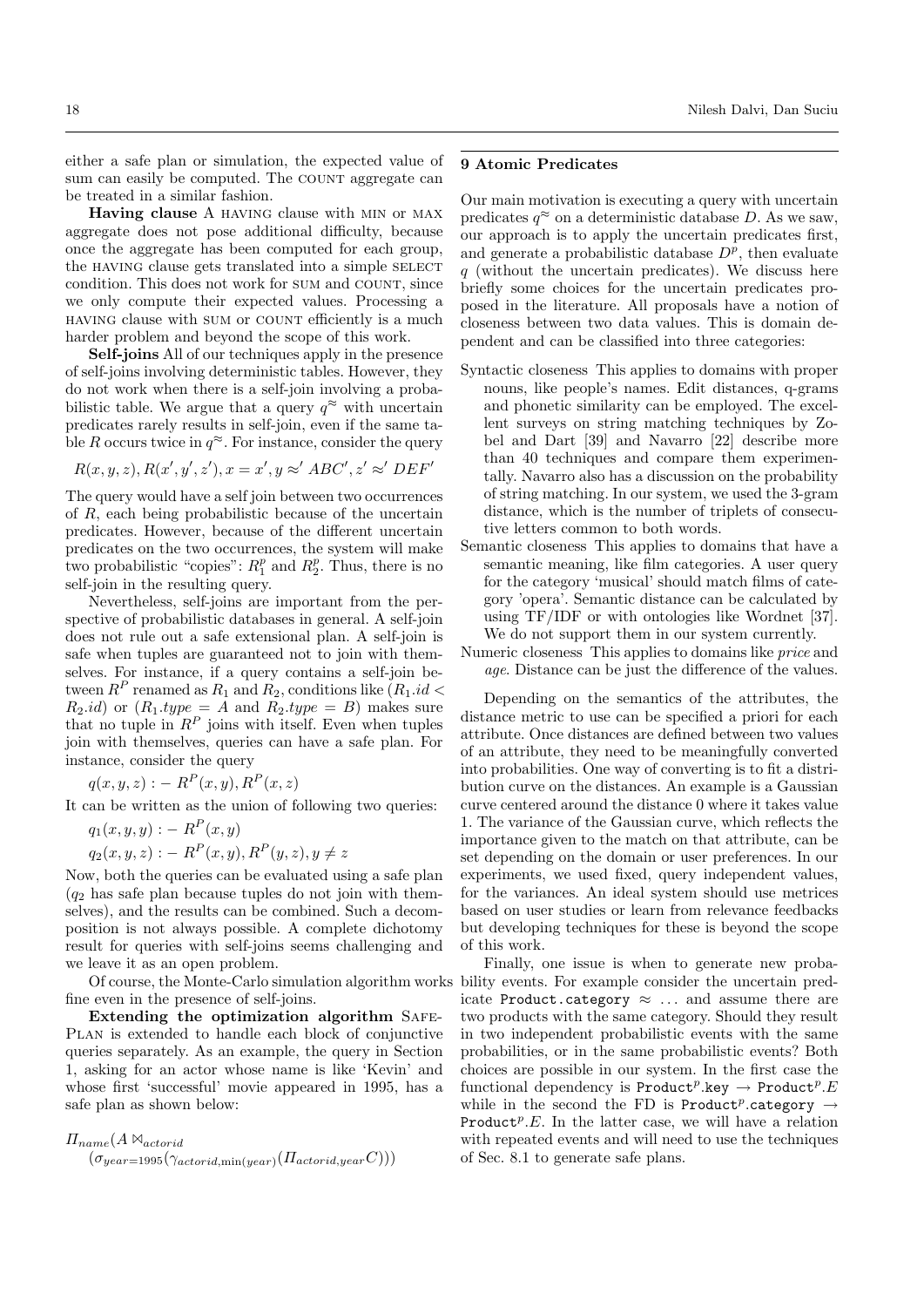## 10 Prototype

Based on the theory of probabilistic databases that we have developed, we return to the problem of building a system that can support complex SQL queries with uncertain predicates.

Our query language is an extension of standard SQL that has an  $\approx$  operator. Figure 1 shows an example. Our system for supporting these queries have several salient features. First, it is implemented as a middleware. It works on top of any off-the-shelf database engine containing relational data. Secondly, it does not require altering either the schema of the data in the database. Finally, given an uncertain query, it does not create a new instance of probabilistic database. Rather, it rewrites the query into a new standard SQL query that is (i) safe, (ii) contains all the probability calculations embedded in the query using various aggregates and (iii) can be directly executed by any engine to return the tuples along with probabilities.

We describe the above process with the help of an example. Consider the following SQL query

```
SELECT Films.year
FROM Films, Casts
WHERE Films.filmid = Casts.filmid
  and Films.name \approx 'FILM'
  and \text{Casts}.\text{actor} \approx \text{'}\text{ACTOR'}
```
Using the uncertain predicate Films.name  $\approx$  'FILM', we need to convert the Films table into a probabilistic table. Assume we have a function MATCH stored in the database that given two film names outputs a probability score of their match. Then, the following SQL query represents the probabilistic Films relation

```
SELECT Films.year,
         MATCH(Films.name, 'FILM') as prob
FROM Films
```
Similarly, we can create a SQL statement for a probabilistic Casts relation. Now, the following plan is a safe plan for the query:

```
\pi_{year}(
     (\pi_{Films.year, Films.filmid}) \Join_{filmid} (\pi_{Casts.filmid}))
```
We convert this plan back into a SQL query with probability calculations as shown in Fig 10. Note that although standard database engines do not have a PRODUCT aggregate, it can be implemented using the following transformation:

```
PRODUCT(A) \equiv POWER(10, SUM (LOG (A)))
```
This technique of SQL rewriting can be applied to any query plan in general. Recursively, a SQL statement is generated for each node where the last attribute refers to the probability of the tuples and parent nodes nest the SQL queries of their children.

SELECT P1.year  $1 - \text{PRODUCT}(1 - \text{P1.prob} * \text{P2.prob})$  as prob FROM<br>(SELECT) year, filmid.  $1 - \text{PRODUCT}(1 - \text{MATCH}(\text{name}, \text{'}\text{FLM}'))$  as prob FROM Films GROUP BY year, filmid ) as P1 (SELECT filmid, 1 - PRODUCT(1 - MATCH(actor, 'ACTOR')) as prob FROM Casts GROUP BY filmid ) as P2<br>**WHERE**  $P1.filmid = P2.filmid$ GROUP BY P1.year

Fig. 10 The final SQL rewriting

#### 11 Experiments

We performed some preliminary evaluation of our probabilistic query evaluation framework, addressing four questions. How often does the Safe-Plan optimization algorithm fail to find a plan? What is the performance of safe plans, when they exists? Are naive approaches to query evaluation perhaps almost as good as a safe plan? And how effectively can we handle queries that do not have safe plans?

We did not modify the relational engine, but instead implemented a middleware. SQL queries with approximate predicates were reformulated into "extensional" SQL queries, using the techniques described in this paper, and calls to a TSQL function computing 3-gram distances. These queries were then executed by the relational engine and returned both tuples and probabilities. We used Microsoft SQL Server.

We used the TPC-H benchmark, with a database of 0.1GB. We modified all queries by replacing all the predicates in the WHERE clause with uncertain matches. The constants in the queries were either misspelled or made vague. For instance, a condition like part.container = 'PROMO PLATED GREEN' was replace with part.container  $\approx$  'GREEN PLATE'. When executed exactly, all modified queries returned empty answers.

All of the following experiments were carried on the first 10 of the 22 TPC-H queries. We found other queries to be not very interesting for applying uncertain predicates, since most of them involve complex aggregates.

1. Frequency of unsafe queries In our first experiment, we wanted to see how many queries do not have safe plans. Out of the 10 TPC-H queries, 8 turned out to have safe plans.  $Q_7$  and  $Q_8$  were the only query that were unsafe. These also become safe if not all of their predicates are uncertain.

2. Performance Next, we measured the running times for the eight queries that have safe plans, shown in Figure 11. All times are wall-clock. The first column is the running time of the safe plan. The second column represents an optimization where at each intermediate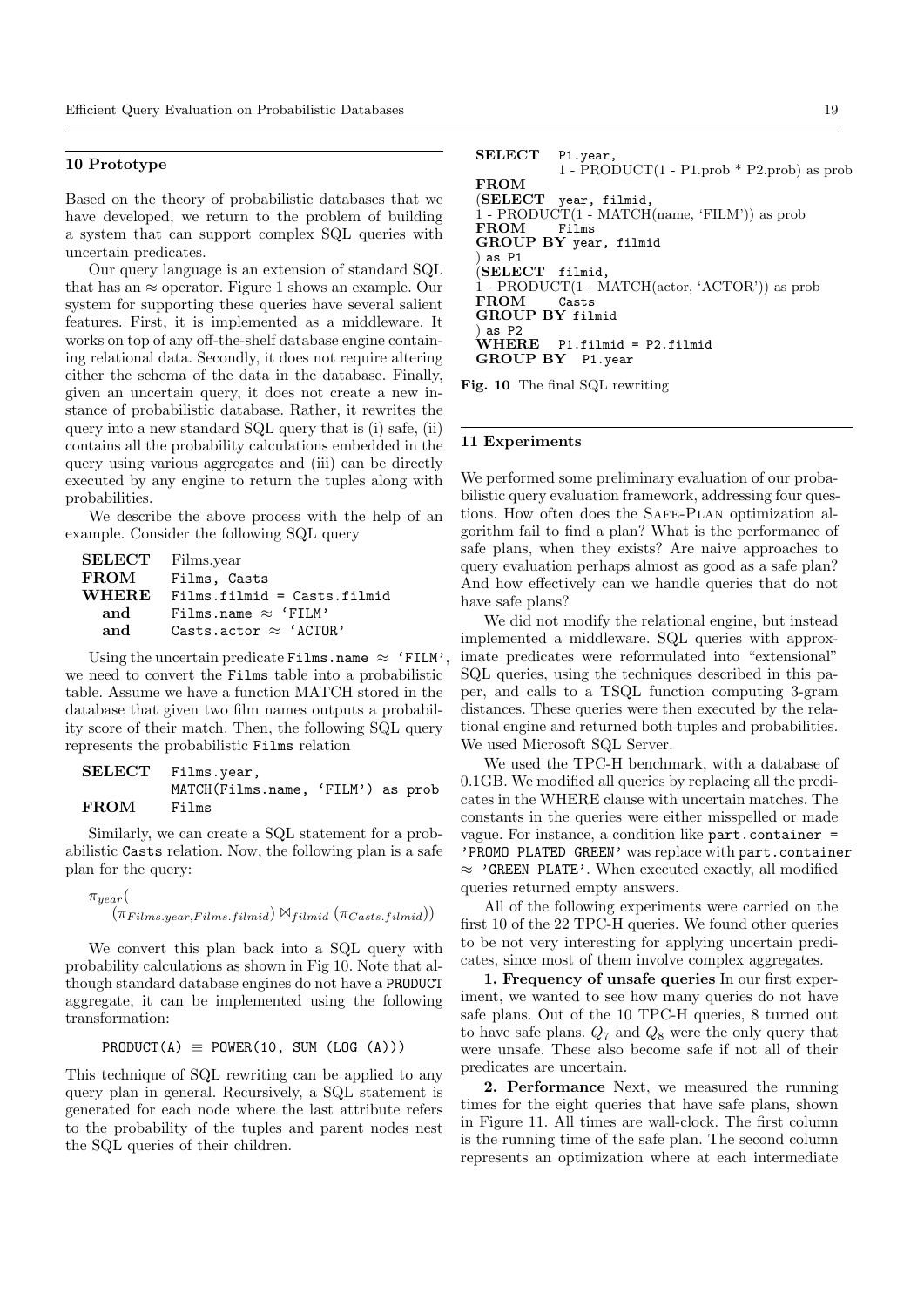Running Times of Safe TPC-H Queries 30000 Safe Plan Optimized Query 25000 Running Time(ms) Running Time(ms) Bare Query 20000 15000 10000 5000  $0\frac{\Box \Box}{\Box 1}$ Q1 Q2 Q3 Q4 Q5 Q6 Q9 Q10 Queries

Fig. 11 TPC-H Query Running Times



Fig. 12 Errors on Safe TPC Queries



**Fig. 13** Recall Plot for  $Q_3$ 

stage, tuples with zero probability are discarded. This optimization does not affect the final answer and as we can see from the graph, it brings about considerable savings for some queries. This also suggests the use of other optimizations like an early removal of tuples with low probabilities if the user is only interested in tuples with high probability. The third column in the graph shows the time for running safe queries without taking into account the computation time for the uncertain predicate, which, in our case, is the 3-gram distance. The graphs show that most of the time is spent in computing the uncertain predicate (for  $Q_3$ , this accounts for almost all of the running time). It suggests that significant improvements can be achieved if the predicates are supported by the engine itself.



Fig. 14 Recall Plot for  $Q_{10}$ 

3. Naive Approaches In the next experiment we calculated the error produced by a naive extensional plan. We considered the naive plan that leaves all project operators (and the associated duplicate elimination) at the end of the plan, which are typical plans produced by database optimizers. The error was calculated as below: for each tuple, we measured the percentage error in its probability relative to the correct probability, and we took the average over all tuples. Figure 12 shows the percentage relative error of naive plans. We only considered the 8 queries that have safe plans. The naive plans for  $Q_1$ ,  $Q_4$ ,  $Q_6$  were already safe, hence had no errors (and Safe-Plan indeed returned the same plan): these queries are not shown. Queries  $Q_3$ ,  $Q_5$  and  $Q_{10}$  had large errors with  $Q_5$  showing an average error of 150% in the tuple probabilities. Queries  $Q_2$  and  $Q_9$  had negligible errors. Thus, while some naive plans were bad, others were reasonable. But, in general, naive plans can be arbitrarily bad. However, we argue that the low extra complexity of searching for a safe plan is a price worth paying in order to avoid the (admittedly rare) possibility of arbitrarily large errors.

However, since we are only interested in ranking the results, not in the actual probabilities, it is worth asking whether high errors in the probabilities translate into high ranking results. We plotted the recall graphs for queries  $Q_3$  and  $Q_{10}$  (for which the naive plan produced only medium errors). We defined recall as the fraction of answers ranked among top  $N$  by the naive plan that should actually have been in top  $N$ . We plotted this as a function of N. Figures 13 and 14 show the recall graphs. By definition, the recall approaches to 1 when  $N$  approaches the total number of possible tuples in the answer. However, as the graphs show, the recall was bad for small values of  $N$ . A user looking for top 50 or 100 answers to  $Q_3$  would miss half of the relevant tuples. For smaller values of  $N$  (say, 10) the naive approach misses 80% of the relevant tuples.

4. Unsafe Queries Finally, we tested our approach to handle queries with no safe plans on  $Q_7$  and  $Q_8$ . We ran the Monte Carlo simulation to compute their answer probabilities and used them as baseline. Figure 15 shows the errors in evaluating them with a naive plan and the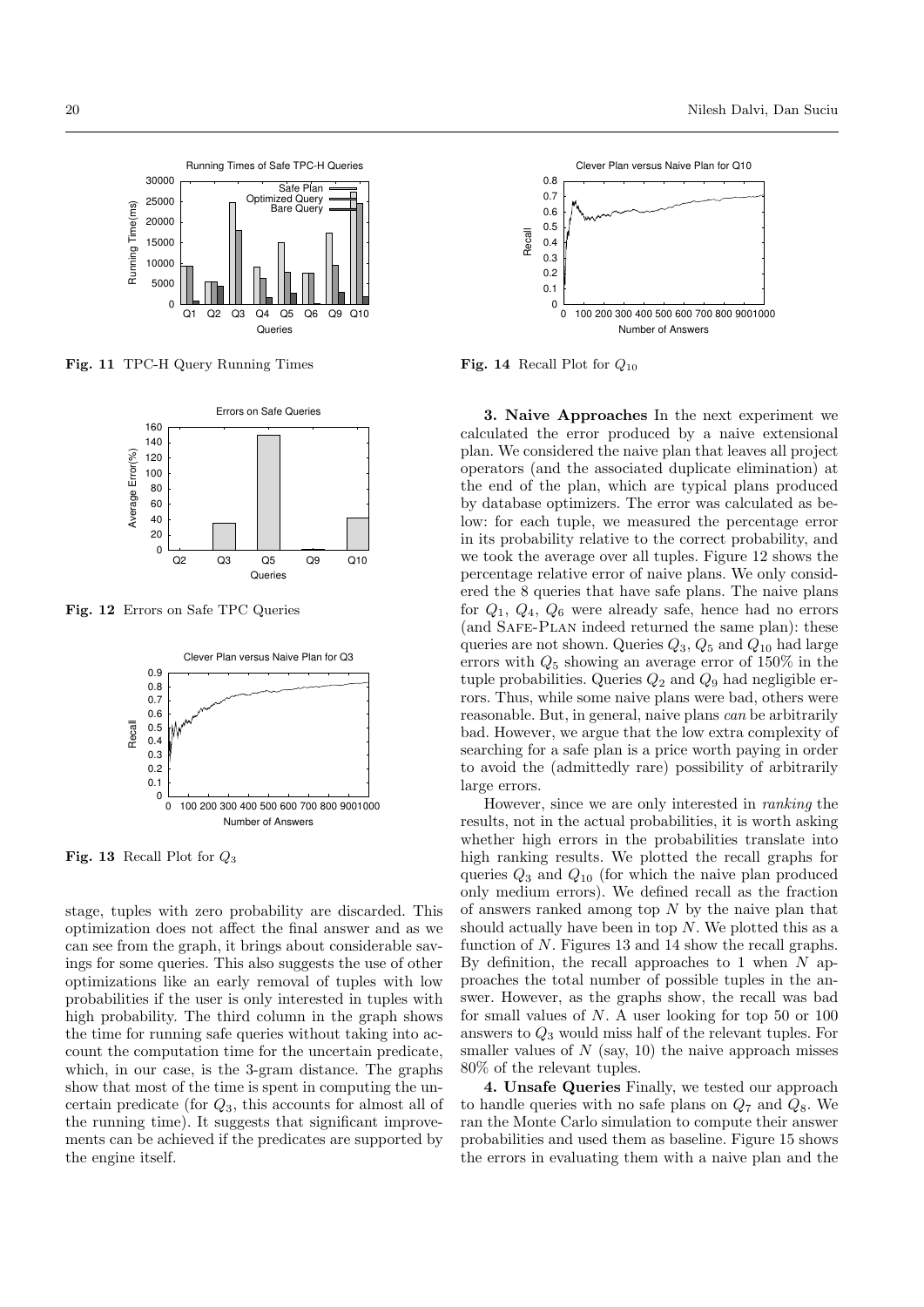

Fig. 15 Errors on Unsafe Queries

least unsafe plan (using min-cut, Sec. 7). The graphs show that the plan chosen by the optimizer was better, or significantly better than a naive one. Still, from two data points it is hard to judge the improvement over a naive plan. To see a third data point we wrote a new unsafe query, QQ, where the relation lineitem is joined with orders and suppliers. Here the fanout is larger, and the difference between the naive plan and the optimal break is more pronounced.

#### 12 Related Work

There are various probabilistic systems for relation databases that have been proposed in the literature and they can primarily be classified into two classes: extensional and intensional. The extensional systems [5, 4, 8,19] are very efficient when they work, but they have to make simplifying assumptions or impose some restrictions to get around the problem of high complexity. For instance, Cavallo and Pittarelli [5] start by assuming that tuples in the same relations represent disjoint events. Barbara et. al. [4] generalize Cavallo and Pittarelli's model, where tuples are independent and attributes may be inaccurate (leading to disjoint events). However, their system has a requirement that every relation must have a set of deterministic attributes forming the key of that relation. Dey and Sarkar [8] improve upon this model allowing arbitrary keys, but allow only those projections that contain the key. Thus, none of these systems can correctly handle arbitrary conjunctive queries. The Probview system [19] takes a different approach: it does not assume independence while combining probabilities, but requires strategies from users to combine them. Also, it works with interval probabilities instead of point probabilities.

The intensional systems [29, 31, 32,30, 12, 38] manipulate symbolic events rather than raw probabilities, and are based on the possible worlds semantics. Originally put forward by Kripke for modal logics, possible worlds semantics is commonly used in AI for representing knowledge with uncertainties. Detailed discussions on extensional and intensional systems can be found in the book by Pearl [26]. In context of relational databases, inten-

sional semantics have been used by Sadri [29–32] to compute the reliability of answers to the queries, where the information in the database comes from multiple information sources of varying reliability. In this framework, the system stores a vector with each tuple that identifies the sources contributing to the tuple, and these vectors are manipulated as the query is evaluated. Fuhr and Rolleke [12] define a probabilistic relational algebra that generalizes the standard relational algebra for tuples with probabilistic events. Zimanyi [38] formalize probabilistic databases by means of logic theories based on a probabilistic first-order language. In knowledge representation, Halpern et al. [10, 2] have shown the use of possible worlds semantics to assign degrees of beliefs to statements based of the probabilities in the knowledge base. Note that intensional semantics are impractical to use when the number of sources of uncertainties is very large, which is the case with approximate queries where every tuple can be viewed as an independent source of uncertainty. Our work, on the other hand, gives a characterization of queries where intensional semantics can be replaced by the cheaper extensional semantics.

There is also work on supporting probabilities in other models of databases. Ng and Subrahmaniam [23] extend deductive databases with probabilities and give fixed point semantics to logic programs annotated with probabilities, but they use absolute ignorance to combine event probabilities. An alternate model for uncertainty is considered by Cheng et al.[7] that is more suitable for sensor databases. They consider attributes (which are typically sensor readings) whose values is given by a probability distribution function and show how simple queries can be efficiently evaluated over such databases. Probabilistic models have also been considered for XML data under independence [24], under arbitrary distributions [17] and with interval probabilities [16]. There is also work on probabilistic object bases [9] and probabilistic logics for schema mappings [25].

There are also several non-probabilistic approaches to imprecise queries. Keyword searches in databases are discussed in [15,6, 14]. Fagin [11] gives an algorithm to rank objects based on its scores from multiple sources: this applies only to a single table. The VAGUE system [20] supports queries with vague predicates, but the query semantics are ad hoc, and apply only to a limited SQL fragments. Chaudhuri et al. [1] consider ranking query results automatically: this also applies to a single table. Theobald and Weikum [34] describe a query language for XML that supports approximate matches with relevance ranking based on ontologies and semantic similarity.

#### 13 Conclusions and Future Work

In this paper, we considered the problem of evaluating queries over probabilistic databases according to the possible worlds semantics.. We showed that by choosing